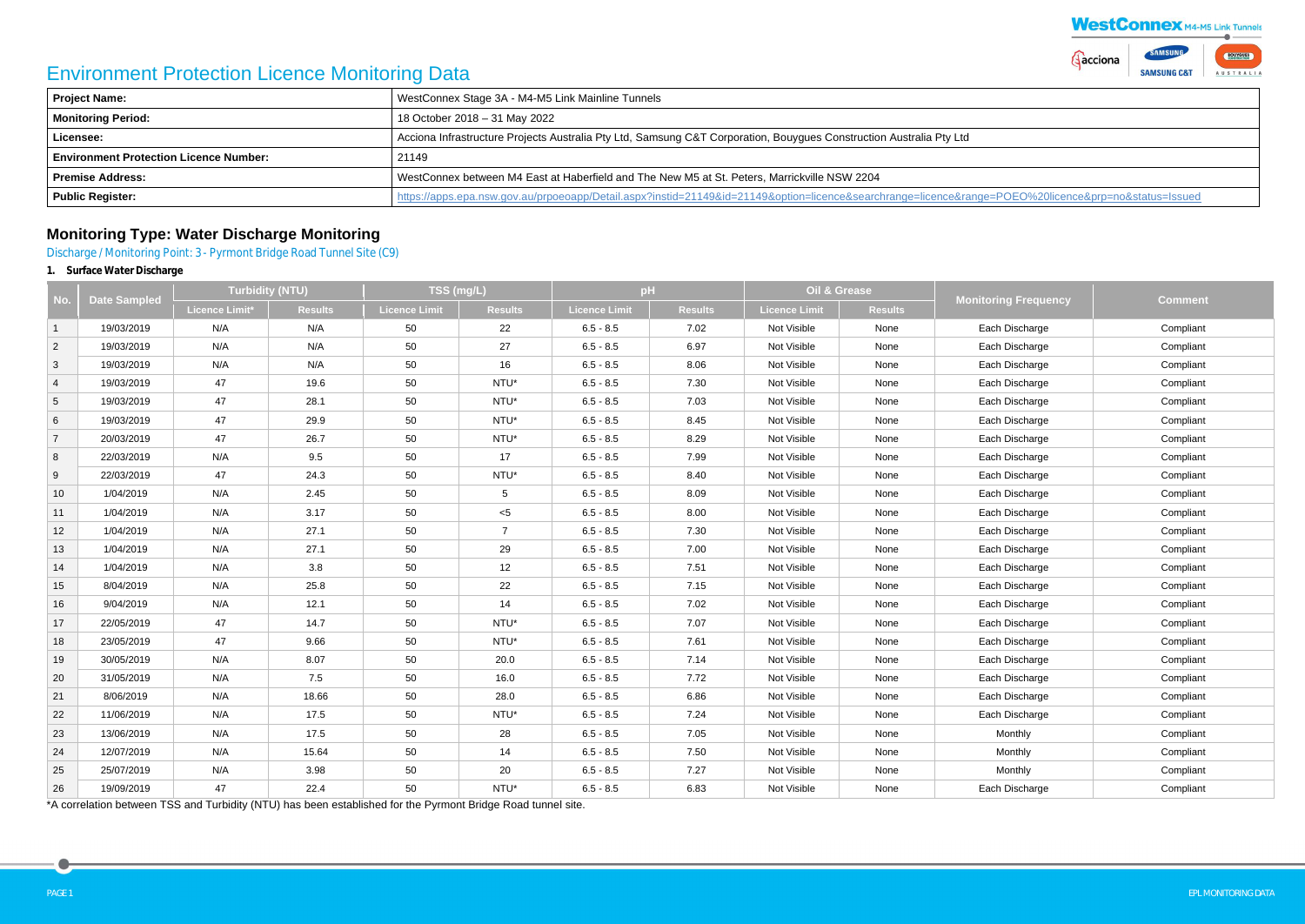#### **2. Water Treatment Plant Commissioned to Process Groundwater**

| No.            | <b>Date</b><br><b>Sampled</b> | <b>TSS</b><br>(mg/L) | pH          | Oil &<br><b>Grease</b> | Arsenic<br>(mg/L) | Cadmium<br>(mg/L | Chromium<br>(IV) (mg/L | Chromium<br>(III) (mg/L | Coppe<br>(mg/L) | Iron (mg/L) | Lead<br>(mg/L) | Manqanese<br>(mg/L) | Mercury<br>(mg/L) | <b>Nickel</b><br>(mg/L) | <b>Zinc</b><br>(mg/L) | <b>Monitoring</b><br><b>Frequency</b>    | <b>Comment</b>            |
|----------------|-------------------------------|----------------------|-------------|------------------------|-------------------|------------------|------------------------|-------------------------|-----------------|-------------|----------------|---------------------|-------------------|-------------------------|-----------------------|------------------------------------------|---------------------------|
|                |                               | 50                   | $6.5 - 8.5$ | <b>Not Visible</b>     | 0.05              | 0.014            | 0.02                   | 0.0486                  | 0.003           | 0.3         | 0.0066         | 2.5                 | 0.0007            | 0.2                     | $0.023/0.04*$         | N/A                                      | <b>Licence Limit</b>      |
| $\overline{1}$ | 28/08/2019                    | 16                   | 7.36        | None                   | < 0.001           | < 0.0001         | < 0.004                | < 0.005                 | < 0.001         | < 0.005     | < 0.001        | 0.019               | < 0.0001          | < 0.001                 | < 0.005               | Monthly                                  | Compliant                 |
| $\overline{2}$ | 26/09/2019                    | $<$ 5                | 6.99        | None                   | < 0.001           | < 0.0001         | < 0.004                | < 0.005                 | < 0.001         | < 0.005     | < 0.001        | 0.006               | < 0.0001          | < 0.001                 | < 0.005               | Monthly                                  | Compliant                 |
| 3              | 28/10/2019                    | 17                   | 6.96        | None                   | < 0.001           | < 0.0001         | < 0.004                | < 0.005                 | < 0.001         | < 0.005     | < 0.001        | 0.33                | < 0.0001          | 0.001                   | 0.013                 | Monthly                                  | Compliant                 |
| $\overline{4}$ | 28/11/2019                    | $<$ 5                | 8.12        | None                   | < 0.001           | < 0.0001         | < 0.004                | < 0.005                 | < 0.001         | < 0.005     | < 0.001        | 0.37                | < 0.0001          | 0.002                   | 0.008                 | Monthly                                  | Compliant                 |
| 5              | 13/12/2019                    | $<$ 5                | 8.26        | None                   | < 0.001           | < 0.0001         | < 0.01                 | < 0.01                  | < 0.001         | < 0.05      | < 0.001        | 0.027               | < 0.0001          | 0.001                   | 0.014                 | Monthly                                  | Compliant                 |
| 6              | 8/01/2020                     | $<$ 5                | 6.90        | None                   | 0.002             | < 0.0001         | 0.007                  | < 0.005                 | 0.002           | 0.019       | 0.001          | 0.230               | < 0.0001          | 0.001                   | 0.037                 | Monthly                                  | Non-Compliant<br>for Zinc |
| $\overline{7}$ | 13/01/2020                    | $5$                  | 8.09        | None                   | < 0.001           | < 0.0001         | 0.016                  | < 0.005                 | 0.001           | < 0.005     | < 0.001        | 0.002               | < 0.0001          | < 0.001                 | 0.012                 | Following<br>Non-<br>Complaint<br>Result | Compliant                 |
| 8              | 4/02/2020                     | 26                   | 7.37        | None                   | 0.002             | < 0.0002         | 0.012                  | < 0.005                 | < 0.001         | < 0.005     | < 0.001        | 0.034               | < 0.0001          | < 0.001                 | 0.014                 | Monthly                                  | Compliant                 |
| 9              | 13/03/2020                    | $<$ 5                | 7.42        | None                   | 0.001             | 0.0001           | 0.02                   | < 0.01                  | < 0.001         | < 0.005     | < 0.001        | 0.018               | 0.0003            | < 0.001                 | 0.013                 | Monthly                                  | Compliant                 |
| 10             | 16/04/2020                    | $<$ 5                | 6.74        | None                   | 0.001             | < 0.0001         | < 0.004                | 0.017                   | < 0.001         | < 0.005     | < 0.001        | 0.065               | < 0.0001          | < 0.001                 | 0.017                 | Monthly                                  | Compliant                 |
| 11             | 8/05/2020                     | $<$ 5                | 7.54        | None                   | 0.002             | < 0.0001         | < 0.01                 | < 0.01                  | < 0.001         | < 0.05      | < 0.001        | < 0.001             | < 0.0001          | < 0.001                 | < 0.005               | Monthly                                  | Compliant                 |
| 12             | 9/06/2020                     | $<$ 5                | 6.85        | None                   | < 0.001           | < 0.0001         | < 0.01                 | < 0.01                  | < 0.001         | < 0.05      | < 0.001        | 0.002               | < 0.0001          | < 0.001                 | 0.009                 | Monthly                                  | Compliant                 |
| 13             | 6/07/2020                     | $<$ 5                | 7.48        | None                   | < 0.001           | < 0.0001         | < 0.01                 | < 0.01                  | < 0.001         | < 0.05      | < 0.001        | 0.003               | < 0.0001          | < 0.001                 | 0.005                 | Monthly                                  | Compliant                 |
| 14             | 6/08/2020                     | 22                   | 7.43        | None                   | < 0.001           | < 0.0002         | 0.012                  | < 0.005                 | < 0.001         | < 0.05      | < 0.001        | < 0.005             | < 0.0001          | < 0.001                 | < 0.005               | Monthly                                  | Compliant                 |
| 15             | 4/09/2020                     | 6                    | 7.35        | None                   | 0.001             | < 0.0002         | < 0.005                | 0.033                   | < 0.001         | < 0.05      | < 0.001        | 0.006               | < 0.0001          | < 0.001                 | 0.025                 | Monthly                                  | Compliant                 |
| 16             | 7/10/2020                     | $<$ 5                | 6.82        | None                   | 0.001             | < 0.0002         | < 0.005                | < 0.005                 | < 0.001         | < 0.05      | < 0.001        | 0.015               | < 0.0001          | < 0.001                 | 0.006                 | Monthly                                  | Compliant                 |
| 17             | 6/11/2020                     | $<$ 5                | 6.78        | None                   | < 0.001           | < 0.0002         | < 0.005                | < 0.005                 | < 0.001         | < 0.05      | < 0.001        | 0.015               | < 0.0001          | < 0.001                 | 0.01                  | Monthly                                  | Compliant                 |
| 18             | 8/12/2020                     | 8                    | 7.05        | None                   | 0.002             | < 0.0001         | < 0.01                 | 0.03                    | < 0.001         | < 0.05      | < 0.001        | 0.018               | < 0.0001          | < 0.001                 | 0.008                 | Monthly                                  | Compliant                 |
| 19             | 12/01/2021                    | $<$ 5                | 6.98        | None                   | 0.001             | < 0.0002         | 0.01                   | 0.01                    | < 0.001         | < 0.05      | < 0.001        | 0.032               | < 0.0001          | 0.001                   | 0.019                 | Monthly                                  | Compliant                 |
| 20             | 8/02/2021                     | 5                    | 7.09        | None                   | 0.002             | < 0.0001         | < 0.01                 | 0.04                    | < 0.001         | < 0.05      | < 0.001        | 0.008               | < 0.0001          | 0.001                   | 0.017                 | Monthly                                  | Compliant                 |
| 21             | 3/03/2021                     | $<$ 5                | 7.02        | None                   | 0.001             | < 0.0001         | < 0.01                 | < 0.01                  | < 0.001         | < 0.05      | < 0.001        | 0.018               | < 0.0001          | < 0.001                 | 0.023                 | Monthly                                  | Compliant                 |
| 22             | 13/04/2021                    | $<$ 5                | 8.07        | None                   | 0.002             | < 0.0002         | 0.01                   | 0.03                    | < 0.001         | < 0.05      | < 0.001        | < 0.005             | < 0.0001          | < 0.001                 | 0.009                 | Monthly                                  | Compliant                 |
| 23             | 12/05/2021                    | $<$ 5                | 6.71        | None                   | < 0.001           | < 0.0001         | < 0.01                 | 0.04                    | < 0.001         | < 0.05      | < 0.001        | < 0.001             | < 0.0001          | < 0.001                 | 0.012                 | Monthly                                  | Compliant                 |
| 24             | 2/06/2021                     | 10                   | 7.17        | None                   | < 0.001           | < 0.0001         | < 0.01                 | 0.04                    | < 0.001         | < 0.05      | < 0.001        | 0.004               | < 0.0001          | < 0.001                 | 0.008                 | Monthly                                  | Compliant                 |
| 25             | 6/07/2021                     | $<$ 5                | 7.45        | None                   | 0.002             | < 0.0002         | 0.015                  | 0.024                   | 0.003           | < 0.05      | < 0.001        | 0.012               | < 0.0001          | 0.001                   | 0.006                 | Monthly                                  | Compliant                 |
| 26             | 16/08/2021                    | $<$ 5                | 7.38        | None                   | 0.001             | < 0.0001         | 0.01                   | < 0.01                  | < 0.001         | < 0.05      | < 0.001        | 0.031               | < 0.0001          | 0.002                   | 0.011                 | Monthly                                  | Compliant                 |
| 27             | 6/09/2021                     | 9                    | 7.62        | None                   | < 0.001           | < 0.0001         | < 0.01                 | 0.03                    | < 0.001         | < 0.05      | < 0.001        | 0.007               | < 0.0001          | 0.002                   | 0.008                 | Monthly                                  | Compliant                 |
| 28             | 11/10/2021                    | $<$ 5                | 6.80        | None                   | < 0.001           | < 0.0001         | 0.02                   | < 0.01                  | < 0.001         | < 0.05      | < 0.001        | 0.007               | < 0.0001          | 0.001                   | 0.020                 | Monthly                                  | Compliant                 |
| 29             | 9/11/2021                     | 10                   | 7.60        | None                   | 0.001             | < 0.0001         | < 0.01                 | 0.03                    | 0.002           | < 0.05      | < 0.001        | 0.002               | < 0.0001          | < 0.001                 | 0.028                 | Monthly                                  | Compliant                 |
| 30             | 1/12/2021                     | 10                   | 6.96        | None                   | 0.002             | < 0.0001         | < 0.01                 | 0.03                    | < 0.001         | < 0.05      | < 0.001        | 0.004               | < 0.0001          | < 0.001                 | 0.025                 | Monthly                                  | Compliant                 |
| 31             | 20/01/2022                    | 14                   | 7.42        | None                   | 0.001             | < 0.0001         | < 0.01                 | < 0.01                  | < 0.001         | < 0.05      | < 0.001        | 0.036               | < 0.0001          | 0.002                   | 0.036                 | Monthly                                  | Compliant                 |
| 32             | 9/02/2022                     | 16                   | 7.6         | None                   | 0.001             | < 0.0001         | < 0.01                 | < 0.01                  | < 0.001         | < 0.05      | < 0.001        | 0.023               | < 0.0001          | 0.001                   | 0.038                 | Monthly                                  | Compliant                 |

\*The Project EPL was varied on 15 May 2020 to increase the zinc concentration limit for discharge point 3 from 0.023 mg/L to 0.04 mg/L.

*Note: The Pyrmont Bridge Road Water Treatment Plant has ceased discharging.*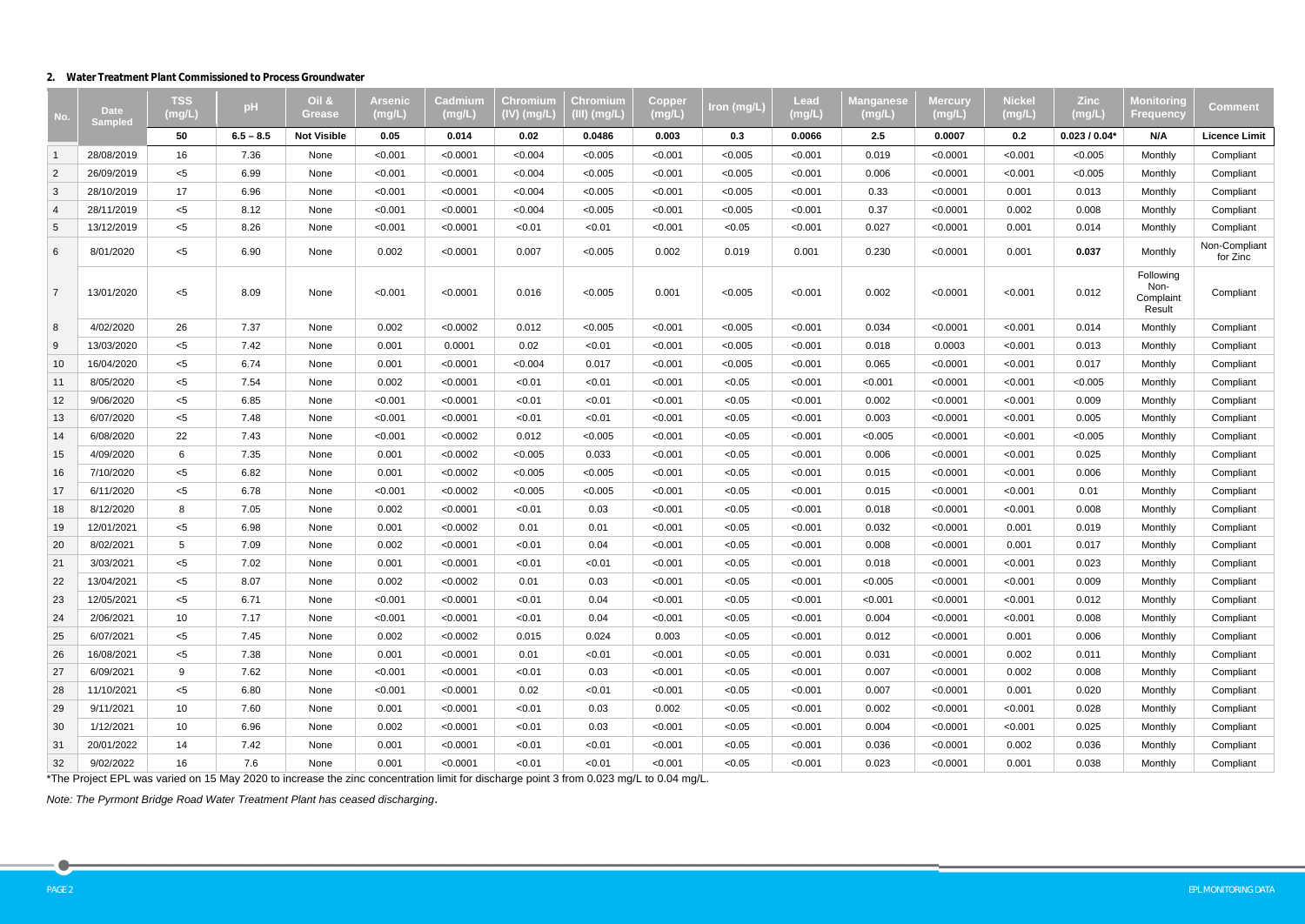#### **3. Explanation of Exceedances**

8/01/2019: Monthly water treatment plant (WTP) samples were taken on the 8/01/2020. Results were received on 10/01/2020 and returned elevated zinc results in excess of the EPL criteria.

Following this result, discharge from the WTP ceased immediately. This zinc result was less than median zinc level of the receiving waterway (Johnstons Creek) and therefore no environmental harm occurred. The Environment P was notified and the exceedance will be recorded in the relevant annual return. Works were carried out on the WTP and additional samples were taken on 13/01/2020 with all results compliant with EPL limits. The EPA was advi works and discharge recommenced.

## Discharge / Monitoring Point: 4 – Water Treatment Plant at Campbell Road Civil and Tunnel Site (C10)

## **1. Surface Water Discharge**

| No.            | <b>Date Sampled</b> | <b>Turbidity (NTU)</b> |                | TSS (mg/L)    |                | pH            |                | Oil & Grease  |                | <b>Monitoring Frequency</b> | <b>Comment</b> |
|----------------|---------------------|------------------------|----------------|---------------|----------------|---------------|----------------|---------------|----------------|-----------------------------|----------------|
|                |                     | <b>Licence Limit*</b>  | <b>Results</b> | Licence Limit | <b>Results</b> | Licence Limit | <b>Results</b> | Licence Limit | <b>Results</b> |                             |                |
| $\mathbf{1}$   | 18/10/2018          | N/A                    | N/A            | 50            | 15             | $6.5 - 8.5$   | 8.21           | Not Visible   | None           | Each Discharge              | Compliant      |
| $\overline{2}$ | 29/10/2018          | N/A                    | N/A            | 50            | 33             | $6.5 - 8.5$   | 8.46           | Not Visible   | None           | Each Discharge              | Compliant      |
| 3              | 30/10/2018          | N/A                    | N/A            | 50            | 33             | $6.5 - 8.5$   | 7.55           | Not Visible   | None           | Each Discharge              | Compliant      |
| $\overline{4}$ | 21/11/2018          | N/A                    | N/A            | 50            | 44             | $6.5 - 8.5$   | 8.31           | Not Visible   | None           | Each Discharge              | Compliant      |
| 5 <sup>5</sup> | 14/01/2019          | N/A                    | N/A            | 50            | 14             | $6.5 - 8.5$   | 8.03           | Not Visible   | None           | Each Discharge              | Compliant      |
| 6              | 22/01/2019          | N/A                    | N/A            | 50            | $<$ 5          | $6.5 - 8.5$   | 8.39           | Not Visible   | None           | Each Discharge              | Compliant      |
| $\overline{7}$ | 7/02/2019           | N/A                    | N/A            | 50            | 9              | $6.5 - 8.5$   | 8.13           | Not Visible   | None           | Each Discharge              | Compliant      |
| 8              | 11/02/2019          | N/A                    | N/A            | 50            | 6              | $6.5 - 8.5$   | 8.33           | Not Visible   | None           | Each Discharge              | Compliant      |
| 9              | 18/03/2019          | N/A                    | N/A            | 50            | 28             | $6.5 - 8.5$   | 7.34           | Not Visible   | None           | Each Discharge              | Compliant      |
| 10             | 18/03/2019          | N/A                    | N/A            | 50            | 38             | $6.5 - 8.5$   | 7.34           | Not Visible   | None           | Each Discharge              | Compliant      |
| 11             | 18/03/2019          | N/A                    | N/A            | 50            | 29             | $6.5 - 8.5$   | 7.12           | Not Visible   | None           | Each Discharge              | Compliant      |
| 12             | 19/03/2019          | N/A                    | N/A            | 50            | 28             | $6.5 - 8.5$   | 7.68           | Not Visible   | None           | Each Discharge              | Compliant      |
| 13             | 19/03/2019          | N/A                    | N/A            | 50            | 29             | $6.5 - 8.5$   | 7.15           | Not Visible   | None           | Each Discharge              | Compliant      |
| 14             | 20/03/2019          | N/A                    | N/A            | 50            | 31             | $6.5 - 8.5$   | 7.68           | Not Visible   | None           | Each Discharge              | Compliant      |
| 15             | 20/03/2019          | N/A                    | N/A            | 50            | 30             | $6.5 - 8.5$   | 6.66           | Not Visible   | None           | Each Discharge              | Compliant      |
| 16             | 21/03/2019          | N/A                    | N/A            | 50            | 25             | $6.5 - 8.5$   | 7.59           | Not Visible   | None           | Each Discharge              | Compliant      |
| 17             | 22/03/2019          | 111                    | 15.6           | 50            | NTU*           | $6.5 - 8.5$   | 8.30           | Not Visible   | None           | Each Discharge              | Compliant      |
| 18             | 25/03/2019          | 111                    | 25.3           | 50            | NTU*           | $6.5 - 8.5$   | 6.90           | Not Visible   | None           | Each Discharge              | Compliant      |
| 19             | 26/03/2019          | 111                    | 3.8            | 50            | NTU*           | $6.5 - 8.5$   | 7.27           | Not Visible   | None           | Each Discharge              | Compliant      |
| 20             | 30/03/2019          | 111                    | 14.9           | 50            | NTU*           | $6.5 - 8.5$   | 8.45           | Not Visible   | None           | Each Discharge              | Compliant      |
| 21             | 1/04/2019           | 111                    | 8.6            | 50            | NTU*           | $6.5 - 8.5$   | 7.40           | Not Visible   | None           | Each Discharge              | Compliant      |
| 22             | 1/04/2019           | 111                    | 3.9            | 50            | NTU*           | $6.5 - 8.5$   | 7.78           | Not Visible   | None           | Each Discharge              | Compliant      |
| 23             | 2/04/2019           | 111                    | 17             | 50            | NTU*           | $6.5 - 8.5$   | 7.75           | Not Visible   | None           | Each Discharge              | Compliant      |
| 24             | 4/04/2019           | 111                    | 20.7           | 50            | NTU*           | $6.5 - 8.5$   | 7.89           | Not Visible   | None           | Each Discharge              | Compliant      |
| 25             | 5/04/2019           | 111                    | 42.4           | 50            | NTU*           | $6.5 - 8.5$   | 8.46           | Not Visible   | None           | Each Discharge              | Compliant      |
| 26             | 6/04/2019           | 111                    | 6              | 50            | NTU*           | $6.5 - 8.5$   | 7.66           | Not Visible   | None           | Each Discharge              | Compliant      |
| 27             | 8/04/2019           | 111                    | 3.3            | 50            | NTU*           | $6.5 - 8.5$   | 8.17           | Not Visible   | None           | Each Discharge              | Compliant      |
| 28             | 9/04/2019           | 111                    | 35.3           | 50            | NTU*           | $6.5 - 8.5$   | 8.49           | Not Visible   | None           | Each Discharge              | Compliant      |
| 29             | 9/04/2019           | 111                    | 19.4           | 50            | NTU*           | $6.5 - 8.5$   | 8.34           | Not Visible   | None           | Each Discharge              | Compliant      |
| 30             | 9/04/2019           | 111                    | 6.7            | 50            | NTU*           | $6.5 - 8.5$   | 7.85           | Not Visible   | None           | Each Discharge              | Compliant      |
| 31             | 13/04/2019          | 111                    | 17.2           | 50            | NTU*           | $6.5 - 8.5$   | 7.42           | Not Visible   | None           | Each Discharge              | Compliant      |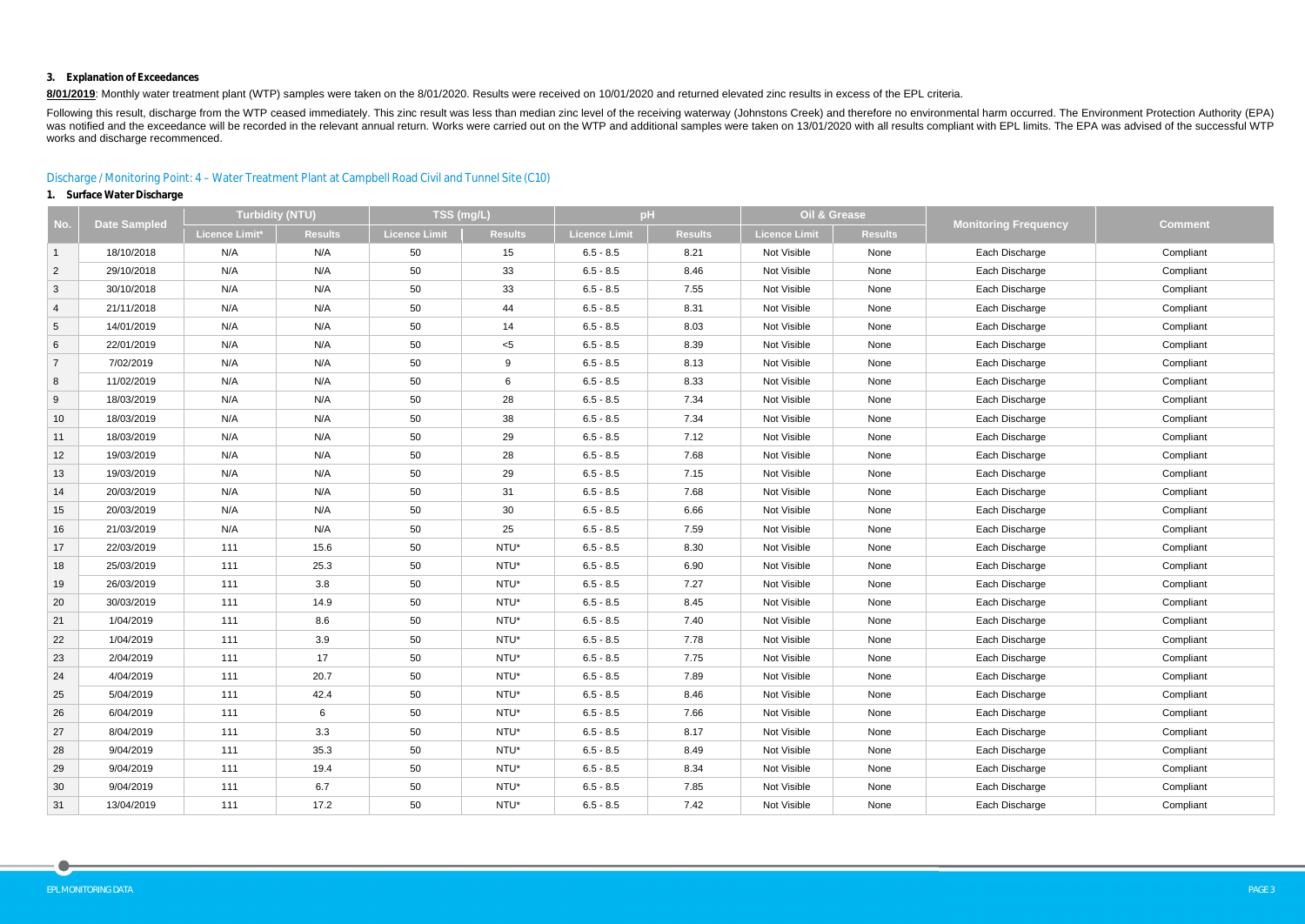| No. |                     | <b>Turbidity (NTU)</b> |                | TSS (mg/L)    |                | pH                   |                |                      | Oil & Grease   |                             |                |
|-----|---------------------|------------------------|----------------|---------------|----------------|----------------------|----------------|----------------------|----------------|-----------------------------|----------------|
|     | <b>Date Sampled</b> | <b>Licence Limit*</b>  | <b>Results</b> | Licence Limit | <b>Results</b> | <b>Licence Limit</b> | <b>Results</b> | <b>Licence Limit</b> | <b>Results</b> | <b>Monitoring Frequency</b> | <b>Comment</b> |
| 32  | 16/04/2019          | 111                    | $5^{\circ}$    | 50            | NTU*           | $6.5 - 8.5$          | 7.32           | Not Visible          | None           | Each Discharge              | Compliant      |
| 33  | 17/04/2019          | N/A                    | 18.5           | 50            | 22             | $6.5 - 8.5$          | 8.32           | Not Visible          | None           | Each Discharge              | Compliant      |
| 34  | 18/04/2019          | 111                    | 27.5           | 50            | NTU*           | $6.5 - 8.5$          | 8.17           | Not Visible          | None           | Each Discharge              | Compliant      |
| 35  | 18/04/2019          | 111                    | 14.5           | 50            | NTU*           | $6.5 - 8.5$          | 7.19           | Not Visible          | None           | Each Discharge              | Compliant      |
| 36  | 18/04/2019          | 111                    | 50.4           | 50            | NTU*           | $6.5 - 8.5$          | 7.00           | Not Visible          | None           | Each Discharge              | Compliant      |
| 37  | 24/04/2019          | 111                    | 52.1           | 50            | NTU*           | $6.5 - 8.5$          | 7.17           | Not Visible          | None           | Each Discharge              | Compliant      |
| 38  | 29/04/2019          | 111                    | 66.8           | 50            | NTU*           | $6.5 - 8.5$          | 8.07           | Not Visible          | None           | Each Discharge              | Compliant      |
| 39  | 2/05/2019           | 111                    | 9.9            | 50            | NTU*           | $6.5 - 8.5$          | 8.12           | Not Visible          | None           | Each Discharge              | Compliant      |
| 40  | 3/05/2019           | 111                    | 17.7           | 50            | NTU*           | $6.5 - 8.5$          | 8.31           | Not Visible          | None           | Each Discharge              | Compliant      |
| 41  | 6/05/2019           | 111                    | 68.4           | 50            | NTU*           | $6.5 - 8.5$          | 8.14           | Not Visible          | None           | Each Discharge              | Compliant      |
| 42  | 14/05/2019          | N/A                    | 67.8           | 50            | 14             | $6.5 - 8.5$          | 8.48           | Not Visible          | None           | Each Discharge              | Compliant      |
| 43  | 20/05/2019          | 111                    | 24.6           | 50            | NTU*           | $6.5 - 8.5$          | 8.20           | Not Visible          | None           | Each Discharge              | Compliant      |
| 44  | 3/06/2019           | 111                    | 44.7           | 50            | NTU*           | $6.5 - 8.5$          | 8.29           | Not Visible          | None           | Each Discharge              | Compliant      |
| 45  | 4/06/2019           | N/A                    | 62.4           | 50            | 18             | $6.5 - 8.5$          | 7.66           | Not Visible          | None           | Each Discharge              | Compliant      |
| 46  | 6/06/2019           | 111                    | 39.7           | 50            | NTU*           | $6.5 - 8.5$          | 6.97           | Not Visible          | None           | Each Discharge              | Compliant      |
| 47  | 7/06/2019           | 111                    | 47.6           | 50            | NTU*           | $6.5 - 8.5$          | 8.18           | Not Visible          | None           | Each Discharge              | Compliant      |
| 48  | 14/06/2019          | 111                    | 38.9           | 50            | NTU*           | $6.5 - 8.5$          | 8.36           | Not Visible          | None           | Each Discharge              | Compliant      |
| 49  | 17/06/2019          | 111                    | 68.8           | 50            | NTU*           | $6.5 - 8.5$          | 7.98           | Not Visible          | None           | Each Discharge              | Compliant      |
| 50  | 18/06/2019          | N/A                    | 21             | 50            | 8              | $6.5 - 8.5$          | 8.33           | Not Visible          | None           | Each Discharge              | Compliant      |
| 51  | 18/06/2019          | 111                    | 60.6           | 50            | NTU*           | $6.5 - 8.5$          | 7.10           | Not Visible          | None           | Each Discharge              | Compliant      |
| 52  | 24/06/2019          | 111                    | 67.7           | 50            | NTU*           | $6.5 - 8.5$          | 8.07           | Not Visible          | None           | Each Discharge              | Compliant      |
| 53  | 20/06/2019          | 111                    | 58             | 50            | NTU*           | $6.5 - 8.5$          | 7.31           | Not Visible          | None           | Each Discharge              | Compliant      |
| 54  | 21/06/2019          | 111                    | 39.8           | 50            | NTU*           | $6.5 - 8.5$          | 8.06           | Not Visible          | None           | Each Discharge              | Compliant      |
| 55  | 26/06/2019          | 111                    | 67             | 50            | NTU*           | $6.5 - 8.5$          | 6.64           | Not Visible          | None           | Each Discharge              | Compliant      |
| 56  | 27/06/2019          | 111                    | 59.1           | 50            | NTU*           | $6.5 - 8.5$          | 7.12           | Not Visible          | None           | Each Discharge              | Compliant      |
| 57  | 3/07/2019           | 111                    | 6.4            | 50            | NTU*           | $6.5 - 8.5$          | 6.80           | Not Visible          | None           | Each Discharge              | Compliant      |
| 58  | 5/07/2019           | N/A                    | 52.3           | 50            | 28             | $6.5 - 8.5$          | 8.46           | Not Visible          | None           | Each Discharge              | Compliant      |
| 59  | 8/07/2019           | 111                    | 34.7           | 50            | NTU*           | $6.5 - 8.5$          | 6.85           | Not Visible          | None           | Each Discharge              | Compliant      |
| 60  | 18/07/2019          | 111                    | 43.3           | 50            | NTU*           | $6.5 - 8.5$          | 8.15           | Not Visible          | None           | Each Discharge              | Compliant      |
| 61  | 31/07/2019          | 111                    | 49.8           | 50            | NTU*           | $6.5 - 8.5$          | 6.60           | Not Visible          | None           | Each Discharge              | Compliant      |
| 62  | 1/08/2019           | 111                    | 63.7           | 50            | NTU*           | $6.5 - 8.5$          | 8.21           | Not Visible          | None           | Each Discharge              | Compliant      |
| 63  | 7/08/2019           | 111                    | 12.4           | 50            | NTU*           | $6.5 - 8.5$          | 6.92           | Not Visible          | None           | Each Discharge              | Compliant      |
| 64  | 10/08/2019          | 111                    | 40.1           | 50            | NTU*           | $6.5 - 8.5$          | 6.73           | Not Visible          | None           | Each Discharge              | Compliant      |
| 65  | 22/08/2019          | 111                    | 8.4            | 50            | NTU*           | $6.5 - 8.5$          | 8.47           | Not Visible          | None           | Each Discharge              | Compliant      |
| 66  | 28/08/2019          | 111                    | 39.1           | 50            | NTU*           | $6.5 - 8.5$          | 7.76           | Not Visible          | None           | Each Discharge              | Compliant      |
| 67  | 29/08/2019          | 111                    | 15.9           | 50            | NTU*           | $6.5 - 8.5$          | 8.30           | Not Visible          | None           | Each Discharge              | Compliant      |
| 68  | 30/08/2019          | 111                    | 30.8           | 50            | NTU*           | $6.5 - 8.5$          | 7.40           | Not Visible          | None           | Each Discharge              | Compliant      |
| 69  | 30/08/2019          | 111                    | 29             | 50            | NTU*           | $6.5 - 8.5$          | 8.22           | Not Visible          | None           | Each Discharge              | Compliant      |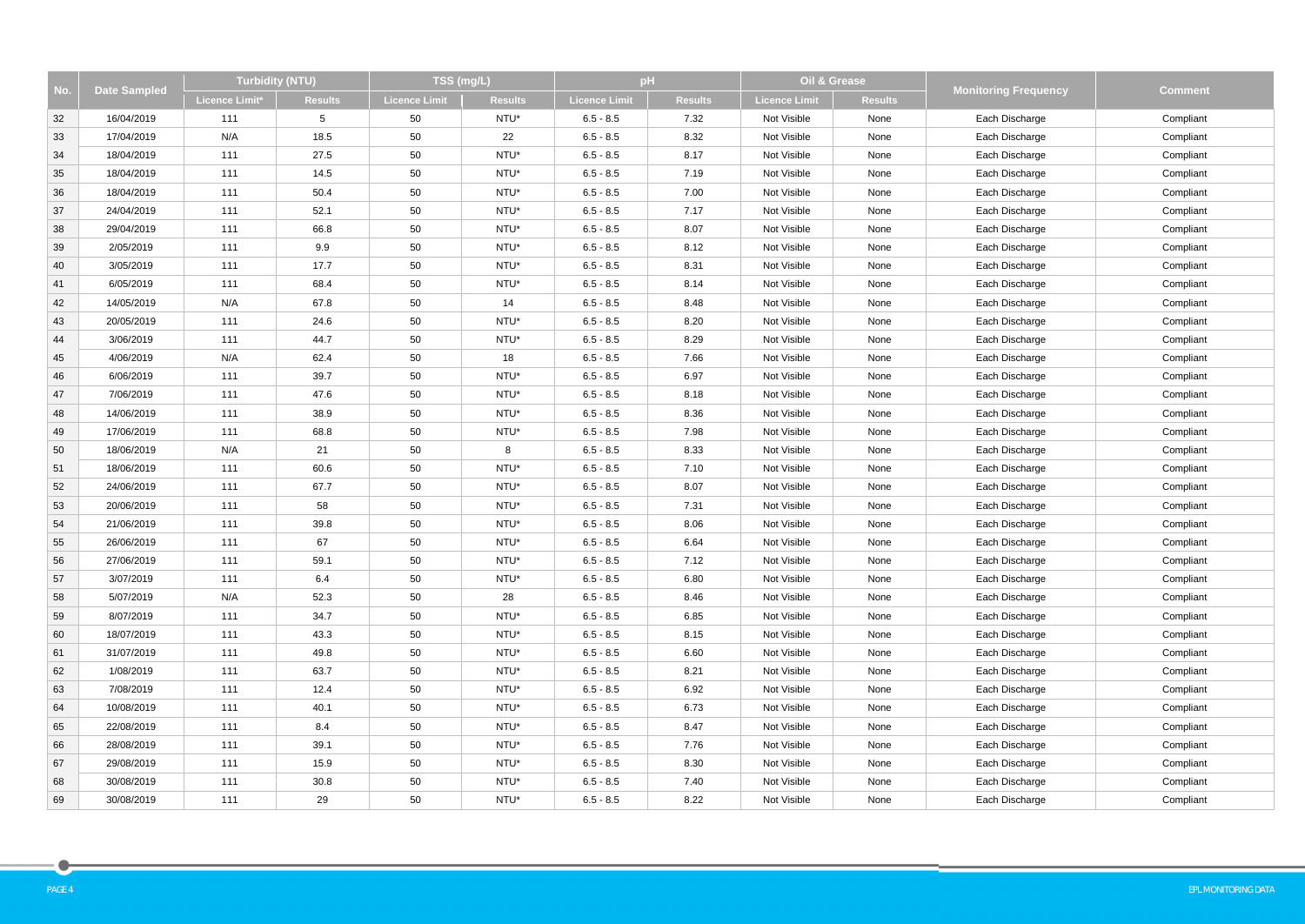| No. | <b>Date Sampled</b> | <b>Turbidity (NTU)</b> |                | TSS (mg/L)    |                | pH            |                | Oil & Grease  |                | <b>Monitoring Frequency</b> | <b>Comment</b> |
|-----|---------------------|------------------------|----------------|---------------|----------------|---------------|----------------|---------------|----------------|-----------------------------|----------------|
|     |                     | <b>Licence Limit*</b>  | <b>Results</b> | Licence Limit | <b>Results</b> | Licence Limit | <b>Results</b> | Licence Limit | <b>Results</b> |                             |                |
| 70  | 30/08/2019          | 111                    | 35.3           | 50            | NTU*           | $6.5 - 8.5$   | 8.50           | Not Visible   | None           | Each Discharge              | Compliant      |
| 71  | 31/08/2019          | 111                    | 26.1           | 50            | NTU*           | $6.5 - 8.5$   | 8.20           | Not Visible   | None           | Each Discharge              | Compliant      |
| 72  | 6/09/2019           | 111                    | 15             | 50            | NTU*           | $6.5 - 8.5$   | 8.30           | Not Visible   | None           | Each Discharge              | Compliant      |
| 73  | 10/09/2019          | 111                    | 20.3           | 50            | NTU*           | $6.5 - 8.5$   | 8.50           | Not Visible   | None           | Each Discharge              | Compliant      |
| 74  | 18/09/2019          | 111                    | 33.4           | 50            | NTU*           | $6.5 - 8.5$   | 8.12           | Not Visible   | None           | Each Discharge              | Compliant      |
| 75  | 18/09/2019          | 111                    | 31.3           | 50            | NTU*           | $6.5 - 8.5$   | 8.10           | Not Visible   | None           | Each Discharge              | Compliant      |
| 76  | 18/09/2019          | 111                    | 23             | 50            | NTU*           | $6.5 - 8.5$   | 7.02           | Not Visible   | None           | Each Discharge              | Compliant      |
| 77  | 18/09/2019          | 111                    | 35.9           | 50            | NTU*           | $6.5 - 8.5$   | 6.73           | Not Visible   | None           | Each Discharge              | Compliant      |
| 78  | 18/09/2019          | 111                    | 10.4           | 50            | NTU*           | $6.5 - 8.5$   | 6.58           | Not Visible   | None           | Each Discharge              | Compliant      |
| 79  | 19/09/2019          | 111                    | 35.4           | 50            | NTU*           | $6.5 - 8.5$   | 7.40           | Not Visible   | None           | Each Discharge              | Compliant      |
| 80  | 19/09/2019          | 111                    | 56.4           | 50            | NTU*           | $6.5 - 8.5$   | 8.06           | Not Visible   | None           | Each Discharge              | Compliant      |
| 81  | 19/09/2019          | 111                    | 43.8           | 50            | NTU*           | $6.5 - 8.5$   | 6.81           | Not Visible   | None           | Each Discharge              | Compliant      |
| 82  | 20/09/2019          | 111                    | 9.6            | 50            | NTU*           | $6.5 - 8.5$   | 6.61           | Not Visible   | None           | Each Discharge              | Compliant      |
| 83  | 23/09/2019          | 111                    | 10.7           | 50            | NTU*           | $6.5 - 8.5$   | 8.50           | Not Visible   | None           | Each Discharge              | Compliant      |
| 84  | 25/09/2019          | N/A                    | 9.8            | 50            | 10             | $6.5 - 8.5$   | 6.52           | Not Visible   | None           | Each Discharge              | Compliant      |
| 85  | 30/09/2019          | 111                    | 21.1           | 50            | NTU*           | $6.5 - 8.5$   | 7.84           | Not Visible   | None           | Each Discharge              | Compliant      |
| 86  | 8/10/2019           | 111                    | 27.6           | 50            | NTU*           | $6.5 - 8.5$   | 7.76           | Not Visible   | None           | Each Discharge              | Compliant      |
| 87  | 11/10/2019          | 111                    | 28             | 50            | 14             | $6.5 - 8.5$   | 7.90           | Not Visible   | None           | Each Discharge              | Compliant      |
| 88  | 14/10/2019          | 111                    | 40.9           | 50            | 34             | $6.5 - 8.5$   | 7.56           | Not Visible   | None           | Each Discharge              | Compliant      |
| 89  | 19/10/2019          | 111                    | 29.4           | 50            | NTU*           | $6.5 - 8.5$   | 8.30           | Not Visible   | None           | Each Discharge              | Compliant      |
| 90  | 25/10/2019          | 111                    | 21             | 50            | NTU*           | $6.5 - 8.5$   | 7.80           | Not Visible   | None           | Each Discharge              | Compliant      |

The Project's EPL was varied on the 1 November 2019 to include and additional discharge point for surface water run-off at Campbell Road site. Discharges after this date are reported under Discharge Point 8 below. Discharg continue to be reported under Discharge Point 4.

\*A correlation between TSS and Turbidity (NTU) has been established for the Campbell Road civil and tunnel site.

## **2. Water Treatment Plant Commissioned to Process Groundwater**

| No.                    | <b>Date</b><br><b>Sampled</b> | <b>TSS</b><br>(mg/L) | pH          | Oil &<br><b>Grease</b> | <b>Arsenic</b><br>(mg/L) | <b>Cadmium</b><br>(mg/L) | <b>Chromium</b><br>$(IV)$ (mg/L) | Chromium<br>$(III)$ (mg/L) | <b>Copper</b><br>(mg/L) | Iron<br>(mg/L) | Lead<br>(mg/L) | <b>Manganese</b><br>$\langle$ mg/L $\rangle$ | <b>Mercury</b><br>(mg/L) | <b>Nickel</b><br>(mg/L) | <b>Zinc</b><br>(mg/L) | Ammonia<br>(mg/L) | Monitoring<br>Frequency                  | <b>Comment</b>              |
|------------------------|-------------------------------|----------------------|-------------|------------------------|--------------------------|--------------------------|----------------------------------|----------------------------|-------------------------|----------------|----------------|----------------------------------------------|--------------------------|-------------------------|-----------------------|-------------------|------------------------------------------|-----------------------------|
|                        |                               | 50                   | $6.5 - 8.5$ | <b>Not Visible</b>     | 0.05                     | 0.014                    | 0.02                             | 0.0486                     | $0.003/0.008*$          | 0.3            | 0.0066         | 2.5                                          | 0.0007                   | 0.2                     | 0.023                 | $1.2$             | N/A                                      | <b>Licence Limit</b>        |
|                        | 12/12/2019                    | 18                   | 7.19        | None                   | 0.004                    | 0.0001                   | 0.02                             | < 0.01                     | < 0.001                 | < 0.05         | < 0.001        | < 0.001                                      | < 0.0001                 | 0.001                   | < 0.005               | 0.09              | Monthly                                  | Compliant                   |
| 2.                     | 11/02/2020                    | 17                   | 7.89        | None                   | 0.004                    | < 0.0001                 | 0.01                             | < 0.01                     | 0.003                   | < 0.05         | < 0.001        | 0.008                                        | < 0.0001                 | 0.002                   | < 0.005               | 0.54              | Monthly                                  | Compliant                   |
| 3.                     | 6/03/2020                     | 35                   | 7.62        | None                   | 0.010                    | < 0.0001                 | 0.02                             | < 0.01                     | 0.007                   | < 0.05         | < 0.001        | 0.029                                        | < 0.0001                 | 0.006                   | 0.014                 | 0.72              | Monthly                                  | Non-Compliant<br>for Copper |
| $\boldsymbol{\Lambda}$ | 24/03/2020                    | 38                   | 8.04        | None                   | 0.005                    | 0.0001                   | < 0.01                           | 0.02                       | 0.001                   | < 0.05         | < 0.001        | 0.015                                        | < 0.0001                 | 0.007                   | 0.020                 | 0.79              | Following<br>Non-<br>Compliant<br>Result | Compliant                   |
|                        | 24/04/2020                    | 5                    | 7.70        | None                   | 0.006                    | < 0.0002                 | < 0.005                          | < 0.005                    | 0.002                   | < 0.05         | < 0.001        | 0.036                                        | < 0.0001                 | 0.002                   | 0.012                 | 1.1               | Monthly                                  | Compliant                   |
| 6.                     | 26/05/2020                    | 5                    | 7.9         | None                   | 0.006                    | < 0.0001                 | 0.02                             | 0.01                       | < 0.001                 | < 0.05         | < 0.001        | < 0.001                                      | < 0.0001                 | 0.003                   | < 0.005               | 1.2               | Monthly                                  | Compliant                   |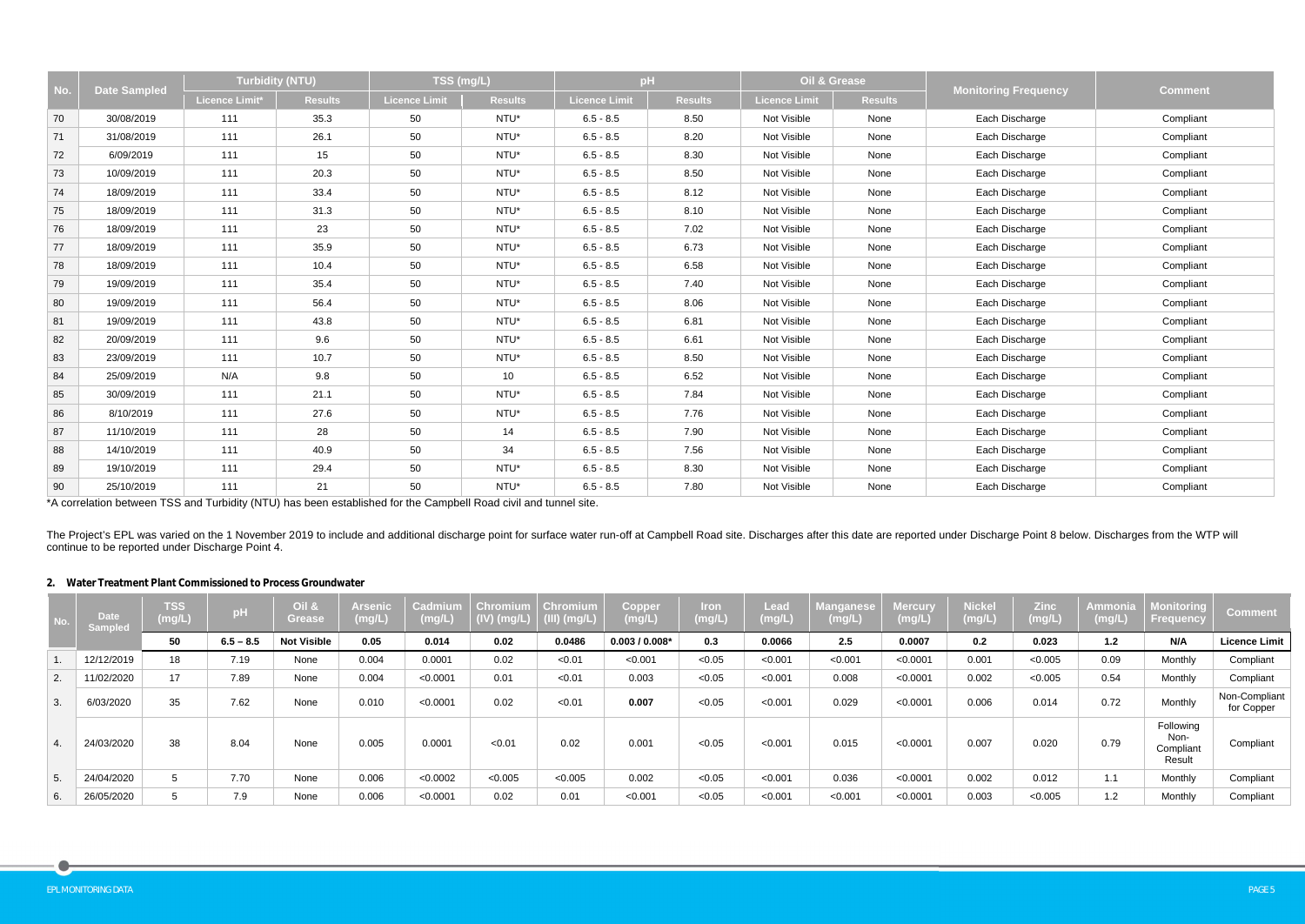| No. | <b>Date</b><br><b>Sampled</b> | <b>TSS</b><br>(mg/L) | pH          | <b>Oil &amp;</b><br><b>Grease</b> | Arsenic<br>(mg/L) | Cadmium<br>(mg/L) | <b>Chromium</b><br>$(IV)$ (mg/L) | <b>Chromium</b><br>$(III)$ (mg/L) | <b>Copper</b><br>(mg/L) | <u>Iron</u><br>(mg/L) | Lead<br>(mg/L) | <b>//</b> langanese<br>(mg/L) | Mercury<br>(mg/L) | <b>Nickel</b><br>(mg/L) | <b>Zinc</b><br>(mg/L) | Ammonia<br>(mg/L) | <b>Monitoring</b><br>Frequency           | <b>Comment</b>               |
|-----|-------------------------------|----------------------|-------------|-----------------------------------|-------------------|-------------------|----------------------------------|-----------------------------------|-------------------------|-----------------------|----------------|-------------------------------|-------------------|-------------------------|-----------------------|-------------------|------------------------------------------|------------------------------|
|     |                               | 50                   | $6.5 - 8.5$ | <b>Not Visible</b>                | 0.05              | 0.014             | 0.02                             | 0.0486                            | $0.003/0.008*$          | 0.3                   | 0.0066         | 2.5                           | 0.0007            | 0.2                     | 0.023                 | 1.2               | N/A                                      | <b>Licence Limit</b>         |
| 7.  | 26/06/2020                    | 8                    | 7.78        | None                              | 0.006             | < 0.0001          | 0.02                             | < 0.01                            | < 0.001                 | < 0.05                | < 0.001        | < 0.001                       | < 0.0001          | 0.003                   | 0.006                 | 0.87              | Monthly                                  | Compliant                    |
| 8.  | 30/07/2020                    | 10                   | 7.27        | None                              | 0.005             | < 0.0001          | < 0.01                           | < 0.01                            | < 0.001                 | < 0.05                | < 0.001        | 0.002                         | < 0.0001          | 0.004                   | 0.008                 | 2.1               | Monthly                                  | Non-Compliant<br>for Ammonia |
| 9.  | 4/08/2020                     | 5                    | 7.40        | None                              | 0.006             | 0.002             | 0.006                            | < 0.005                           | < 0.001                 | 0.008                 | < 0.001        | 0.002                         | < 0.0001          | 0.004                   | 0.007                 | 0.63              | Following<br>Non-<br>Compliant<br>Result | Compliant                    |
| 10. | 25/08/2020                    | $5$                  | 7.92        | None                              | 0.005             | < 0.0001          | 0.02                             | < 0.01                            | < 0.001                 | < 0.05                | < 0.001        | 0.002                         | < 0.0001          | 0.003                   | 0.02                  | 0.16              | Monthly                                  | Compliant                    |
| 11. | 18/09/2020                    | $<$ 5                | 7.98        | None                              | 0.006             | < 0.0001          | < 0.01                           | < 0.01                            | < 0.001                 | < 0.05                | < 0.001        | 0.002                         | < 0.0001          | 0.004                   | < 0.005               | 0.38              | Monthly                                  | Compliant                    |
| 12. | 28/10/2020                    | 18                   | 7.40        | None                              | 0.005             | < 0.0002          | 0.02                             | < 0.005                           | 0.002                   | < 0.05                | < 0.001        | 0.005                         | < 0.0001          | 0.003                   | 0.006                 | 0.04              | Monthly                                  | Compliant                    |
| 13. | 24/11/2020                    | 6.8                  | 7.40        | None                              | 0.007             | < 0.0002          | 0.02                             | < 0.005                           | 0.002                   | < 0.05                | < 0.001        | < 0.005                       | < 0.0001          | 0.003                   | 0.02                  | 0.15              | Monthly                                  | Compliant                    |
| 14. | 9/12/2020                     | 6.8                  | 7.40        | None                              | 0.006             | < 0.0002          | 0.02                             | < 0.005                           | 0.002                   | < 0.05                | < 0.001        | 0.006                         | < 0.0001          | 0.002                   | 0.007                 | 0.07              | Monthly                                  | Compliant                    |
| 15. | 22/01/2021                    | $<$ 5                | 7.50        | None                              | 0.005             | < 0.0002          | 0.005                            | < 0.005                           | < 0.001                 | < 0.05                | < 0.001        | < 0.005                       | < 0.0001          | 0.003                   | 0.015                 | 0.78              | Monthly                                  | Compliant                    |
| 16. | 25/02/2021                    | 6                    | 7.3         | None                              | < 0.001           | < 0.0002          | 0.02                             | < 0.005                           | 0.003                   | < 0.05                | < 0.001        | < 0.005                       | < 0.0001          | < 0.001                 | 0.019                 | 0.18              | Monthly                                  | Compliant                    |
| 17. | 16/03/2021                    | $<$ 5                | 7.90        | None                              | 0.004             | < 0.0002          | 0.02                             | < 0.005                           | 0.005                   | < 0.05                | < 0.001        | < 0.005                       | < 0.0001          | 0.004                   | 0.017                 | 0.27              | Monthly                                  | Compliant                    |
| 18. | 13/04/2021                    | $\overline{7}$       | 7.60        | None                              | 0.005             | < 0.0002          | 0.013                            | < 0.005                           | 0.004                   | < 0.05                | < 0.001        | 0.008                         | < 0.0001          | 0.004                   | 0.023                 | 0.65              | Monthly                                  | Compliant                    |
| 19. | 12/05/2021                    | 16                   | 8.10        | None                              | 0.007             | < 0.0002          | < 0.005                          | 0.038                             | 0.006                   | < 0.05                | < 0.001        | < 0.005                       | < 0.0001          | 0.003                   | 0.017                 | < 0.01            | Monthly                                  | Compliant                    |
| 20. | 16/06/2021                    | 19                   | 7.60        | None                              | 0.005             | < 0.0002          | 0.02                             | 0.001                             | 0.006                   | < 0.05                | < 0.001        | 0.006                         | < 0.0001          | 0.003                   | < 0.005               | 0.38              | Monthly                                  | Compliant                    |
| 21. | 28/07/2021                    | $< 5$                | 7.70        | None                              | 0.002             | < 0.0002          | 0.01                             | 0.007                             | 0.004                   | < 0.05                | < 0.001        | 0.006                         | < 0.0001          | 0.003                   | 0.01                  | 0.12              | Monthly                                  | Compliant                    |
| 22. | 26/08/2021                    | 21                   | 7.90        | None                              | 0.003             | < 0.0002          | 0.01                             | 0.03                              | 0.003                   | < 0.05                | < 0.001        | < 0.005                       | < 0.0001          | 0.002                   | 0.009                 | 0.36              | Monthly                                  | Compliant                    |
| 23. | 29/09/2021                    | 21                   | 7.70        | None                              | 0.003             | < 0.0002          | 0.009                            | 0.026                             | 0.008                   | < 0.05                | < 0.001        | 0.015                         | < 0.0001          | 0.005                   | 0.022                 | 0.12              | Monthly                                  | Compliant                    |
| 24. | 27/10/2021                    | 17                   | 7.6         | None                              | 0.002             | < 0.002           | 0.011                            | < 0.005                           | 0.005                   | < 0.05                | < 0.001        | 0.012                         | < 0.0001          | 0.003                   | 0.013                 | 0.31              | Monthly                                  | Compliant                    |
| 25. | 26/11/2021                    | 15                   | 8.26        | None                              | < 0.001           | < 0.0001          | 0.01                             | < 0.01                            | 0.002                   | < 0.05                | < 0.001        | 0.006                         | < 0.0001          | 0.004                   | 0.017                 | < 0.01            | Monthly                                  | Compliant                    |
| 26. | 3/12/2021                     | 42                   | 8.29        | None                              | < 0.001           | < 0.0001          | < 0.01                           | < 0.01                            | 0.004                   | < 0.05                | < 0.001        | 0.005                         | < 0.0001          | 0.004                   | 0.014                 | < 0.01            | Monthly                                  | Compliant                    |
| 27. | 18/01/2021                    | 8                    | 7.5         | None                              | 0.001             | < 0.0002          | 0.006                            | 0.024                             | 0.004                   | < 0.05                | < 0.001        | < 0.005                       | < 0.0001          | 0.003                   | 0.017                 | 0.51              | Monthly                                  | Compliant                    |
| 28. | 24/02/2022                    | 67                   | 8.24        | None                              | < 0.001           | < 0.0001          | < 0.01                           | < 0.01                            | 0.004                   | < 0.05                | < 0.001        | 0.004                         | < 0.0001          | 0.002                   | 0.013                 | < 0.01            | Monthly                                  | Non-compliant<br>for TSS     |
| 29. | 14/03/2022                    | 44                   | 7.95        | None                              | < 0.001           | < 0.0001          | 0.01                             | < 0.01                            | 0.002                   | < 0.05                | < 0.001        | 0.002                         | < 0.0001          | 0.002                   | 0.016                 | < 0.01            | Monthly                                  | Compliant                    |
| 30. | 7/04/2022                     | 15                   | 8.16        | None                              | < 0.001           | < 0.0001          | 0.01                             | < 0.01                            | < 0.001                 | < 0.05                | < 0.001        | < 0.001                       | < 0.0001          | < 0.001                 | 0.007                 | < 0.01            | Monthly                                  | Compliant                    |
| 31. | 17/05/2022                    | 27                   | 8.2         | None                              | < 0.001           | < 0.0001          | 0.02                             | < 0.01                            | 0.002                   | < 0.05                | < 0.001        | 0.006                         | < 0.0001          | 0.006                   | 0.014                 | 0.01              | Monthly                                  | Compliant                    |

\*The Project EPL was varied on 15 May 2020 to increase the copper concentration limit for discharge point 4 from 0.003 mg/L to 0.008 mg/L.

Following this result, discharge from the WTP ceased immediately. This copper result was less than median copper level of the receiving waterway (Alexandra Canal) and therefore no environmental harm occurred. The EPA was n exceedance will be recorded in the relevant annual return. Works were carried out on the WTP and discharge did not recommence until a compliant sample was received.

*Note: Due to on site mechanical issues, discharging from the WTP ceased in January 2020. Discharges recommenced 11 February 2020 following a compliant monthly sample.*

#### **3. Explanation of Exceedances**

**6/03/2020**: Monthly WTP samples were taken on the 6/03/2020. Results were received on 9/03/2020 and returned elevated copper results in excess of the EPL criteria.

**30/07/2020**: Monthly WTP samples were taken on the 30/07/2020. Results were received on 31/07/2020 and returned elevated ammonia results in excess of the EPL criteria.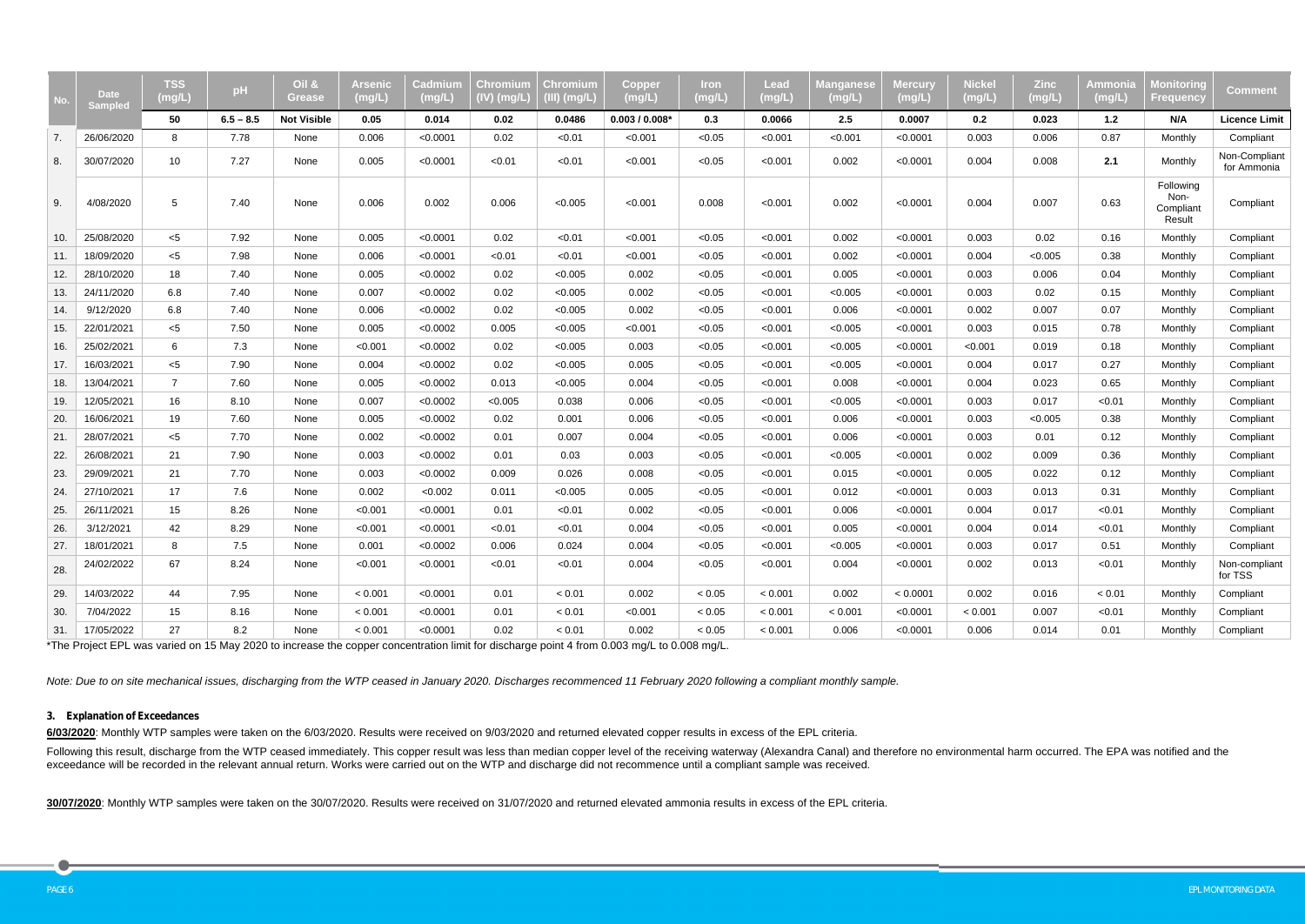Following this result, additional samples were taken immediately to confirm the accuracy of the ammonia exceedance, and the EPA were contacted. Results from the second sample were received on 3/08/2020 and confirmed an amm of the EPL criteria and were discussed with EPA. Following further works on the WTP, a third sample was taken on the 4/08/2020 with all results complaint with EPL limits. The EPA was advised of the successful WTP works and recorded in the relevant annual return.

**24/02/2022**: Monthly WTP samples were taken on the 24/02/2022. Results were received on 1/03/2022 and returned elevated TSS results in excess of the EPL criteria.

Following this result, on site testing of the discharge water confirmed that the TSS (via NTU correlation) was back within the accepted EPL criteria. The EPA were notified and the exceedance will be recorded in the relevan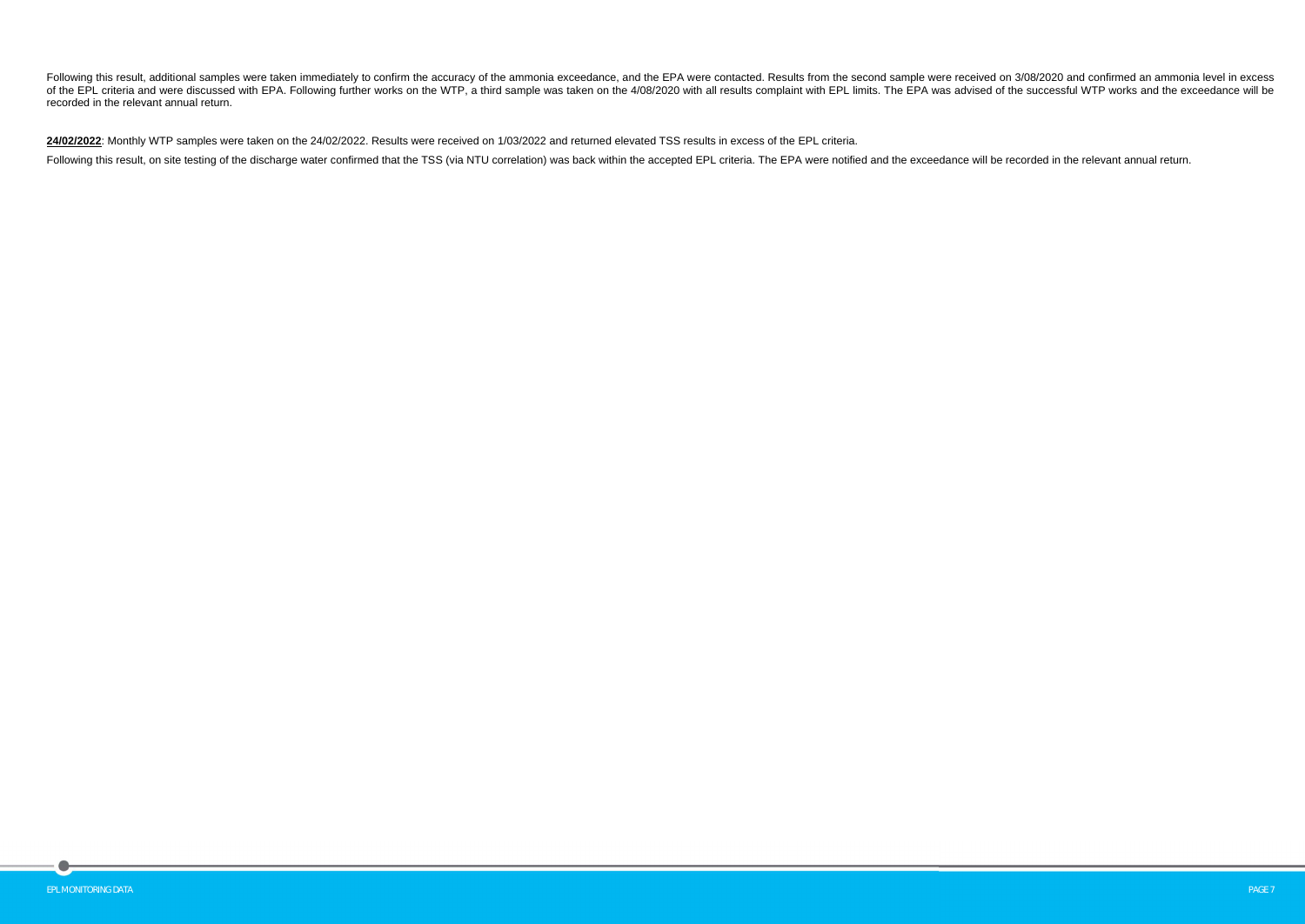# Discharge / Monitoring Point: 5 – Northcote Street Tunnel Site (C3a)

# **1. Surface Water Discharge**

|                |                     | <b>Turbidity (NTU)</b> |                | TSS (mg/L)           |                | pH            |                | Oil & Grease         |                |                             |                |
|----------------|---------------------|------------------------|----------------|----------------------|----------------|---------------|----------------|----------------------|----------------|-----------------------------|----------------|
| No.            | <b>Date Sampled</b> | Licence Limit*         | <b>Results</b> | <b>Licence Limit</b> | <b>Results</b> | Licence Limit | <b>Results</b> | <b>Licence Limit</b> | <b>Results</b> | <b>Monitoring Frequency</b> | <b>Comment</b> |
| $\overline{1}$ | 15/03/2019          | N/A                    | N/A            | 50                   | 10             | $6.5 - 8.5$   | 7.86           | Not Visible          | None           | Each Discharge              | Compliant      |
| $\overline{2}$ | 19/03/2019          | N/A                    | N/A            | 50                   | 9              | $6.5 - 8.5$   | 6.80           | Not Visible          | None           | Each Discharge              | Compliant      |
| $\mathbf{3}$   | 20/03/2019          | N/A                    | N/A            | 50                   | 12             | $6.5 - 8.5$   | 7.80           | Not Visible          | None           | Each Discharge              | Compliant      |
| $\overline{4}$ | 21/03/2019          | 59                     | 32.3           | 50                   | NTU*           | $6.5 - 8.5$   | 7.80           | Not Visible          | None           | Each Discharge              | Compliant      |
| $\sqrt{5}$     | 22/03/2019          | N/A                    | N/A            | 50                   | 16             | $6.5 - 8.5$   | 7.69           | Not Visible          | None           | Each Discharge              | Compliant      |
| $\,6\,$        | 25/03/2019          | N/A                    | N/A            | 50                   | 20             | $6.5 - 8.5$   | 7.15           | Not Visible          | None           | Each Discharge              | Compliant      |
| $\overline{7}$ | 27/03/2019          | 59                     | 14.7           | 50                   | NTU*           | $6.5 - 8.5$   | 7.65           | Not Visible          | None           | Each Discharge              | Compliant      |
| 8              | 29/03/2019          | N/A                    | N/A            | 50                   | $<$ 5          | $6.5 - 8.5$   | 7.74           | Not Visible          | None           | Each Discharge              | Compliant      |
| 9              | 1/04/2019           | 59                     | 18.8           | 50                   | NTU*           | $6.5 - 8.5$   | 7.54           | Not Visible          | None           | Each Discharge              | Compliant      |
| 10             | 2/04/2019           | N/A                    | N/A            | 50                   | 11             | $6.5 - 8.5$   | 7.65           | Not Visible          | None           | Each Discharge              | Compliant      |
| 11             | 5/04/2019           | N/A                    | N/A            | 50                   | 22             | $6.5 - 8.5$   | 8.13           | Not Visible          | None           | Each Discharge              | Compliant      |
| 12             | 6/04/2019           | N/A                    | N/A            | 50                   | 23             | $6.5 - 8.5$   | 6.62           | Not Visible          | None           | Each Discharge              | Compliant      |
| 13             | 9/04/2019           | 59                     | 9.2            | 50                   | NTU*           | $6.5 - 8.5$   | 8.06           | Not Visible          | None           | Each Discharge              | Compliant      |
| 14             | 13/05/2019          | N/A                    | N/A            | 50                   | 10             | $6.5 - 8.5$   | 8.05           | Not Visible          | None           | Each Discharge              | Compliant      |
| 15             | 1/06/2019           | N/A                    | N/A            | 50                   | 17             | $6.5 - 8.5$   | 7.03           | Not Visible          | None           | Each Discharge              | Compliant      |
| 16             | 6/06/2019           | N/A                    | N/A            | 50                   | 35             | $6.5 - 8.5$   | 6.66           | Not Visible          | None           | Each Discharge              | Compliant      |
| 17             | 7/06/2019           | 59                     | 5              | 50                   | NTU*           | $6.5 - 8.5$   | 7.47           | Not Visible          | None           | Each Discharge              | Compliant      |
| 18             | 13/06/2019          | 59                     | 30             | 50                   | NTU*           | $6.5 - 8.5$   | 6.80           | Not Visible          | None           | Each Discharge              | Compliant      |
| 19             | 22/06/2019          | 59                     | 2.5            | 50                   | NTU*           | $6.5 - 8.5$   | 6.71           | Not Visible          | None           | Each Discharge              | Compliant      |
| 20             | 26/06/2019          | N/A                    | N/A            | 50                   | 28             | $6.5 - 8.5$   | 7.62           | Not Visible          | None           | Each Discharge              | Compliant      |
| 21             | 27/06/2019          | N/A                    | N/A            | 50                   | 26             | $6.5 - 8.5$   | 8.19           | Not Visible          | None           | Each Discharge              | Compliant      |
| 22             | 28/06/2019          | 59                     | 19.5           | 50                   | NTU*           | $6.5 - 8.5$   | 7.64           | Not Visible          | None           | Each Discharge              | Compliant      |
| 23             | 28/06/2019          | 59                     | 30.1           | 50                   | NTU*           | $6.5 - 8.5$   | 8.29           | Not Visible          | None           | Each Discharge              | Compliant      |
| 24             | 1/07/2019           | 59                     | 5.9            | 50                   | NTU*           | $6.5 - 8.5$   | 8.07           | Not Visible          | None           | Each Discharge              | Compliant      |
| 25             | 2/07/2019           | 59                     | 23.5           | 50                   | NTU*           | $6.5 - 8.5$   | 8.50           | Not Visible          | None           | Each Discharge              | Compliant      |
| 26             | 4/07/2019           | 59                     | 20.2           | 50                   | NTU*           | $6.5 - 8.5$   | 8.05           | Not Visible          | None           | Each Discharge              | Compliant      |
| 27             | 5/07/2019           | 59                     | 9.7            | 50                   | NTU*           | $6.5 - 8.5$   | 7.61           | Not Visible          | None           | Each Discharge              | Compliant      |
| 28             | 5/07/2019           | 59                     | 18.9           | 50                   | NTU*           | $6.5 - 8.5$   | 8.40           | Not Visible          | None           | Each Discharge              | Compliant      |
| 29             | 6/07/2019           | 59                     | 11.7           | 50                   | NTU*           | $6.5 - 8.5$   | 6.96           | Not Visible          | None           | Each Discharge              | Compliant      |
| 30             | 8/07/2019           | 59                     | 5.5            | 50                   | NTU*           | $6.5 - 8.5$   | 6.70           | Not Visible          | None           | Each Discharge              | Compliant      |
| 31             | 9/07/2019           | 59                     | 12.6           | 50                   | NTU*           | $6.5 - 8.5$   | 7.14           | Not Visible          | None           | Each Discharge              | Compliant      |
| 32             | 9/07/2019           | 59                     | 20             | 50                   | NTU*           | $6.5 - 8.5$   | 8.20           | Not Visible          | None           | Each Discharge              | Compliant      |
| 33             | 11/07/2019          | 59                     | 11             | 50                   | NTU*           | $6.5 - 8.5$   | 7.70           | Not Visible          | None           | Each Discharge              | Compliant      |
| 34             | 19/07/2019          | 59                     | 25.7           | 50                   | NTU*           | $6.5 - 8.5$   | 8.05           | Not Visible          | None           | Each Discharge              | Compliant      |
| 35             | 21/07/2019          | 59                     | 13             | 50                   | NTU*           | $6.5 - 8.5$   | 8.20           | Not Visible          | None           | Each Discharge              | Compliant      |
| 36             | 22/07/2019          | 59                     | 11.9           | 50                   | NTU*           | $6.5 - 8.5$   | 7.29           | Not Visible          | None           | Each Discharge              | Compliant      |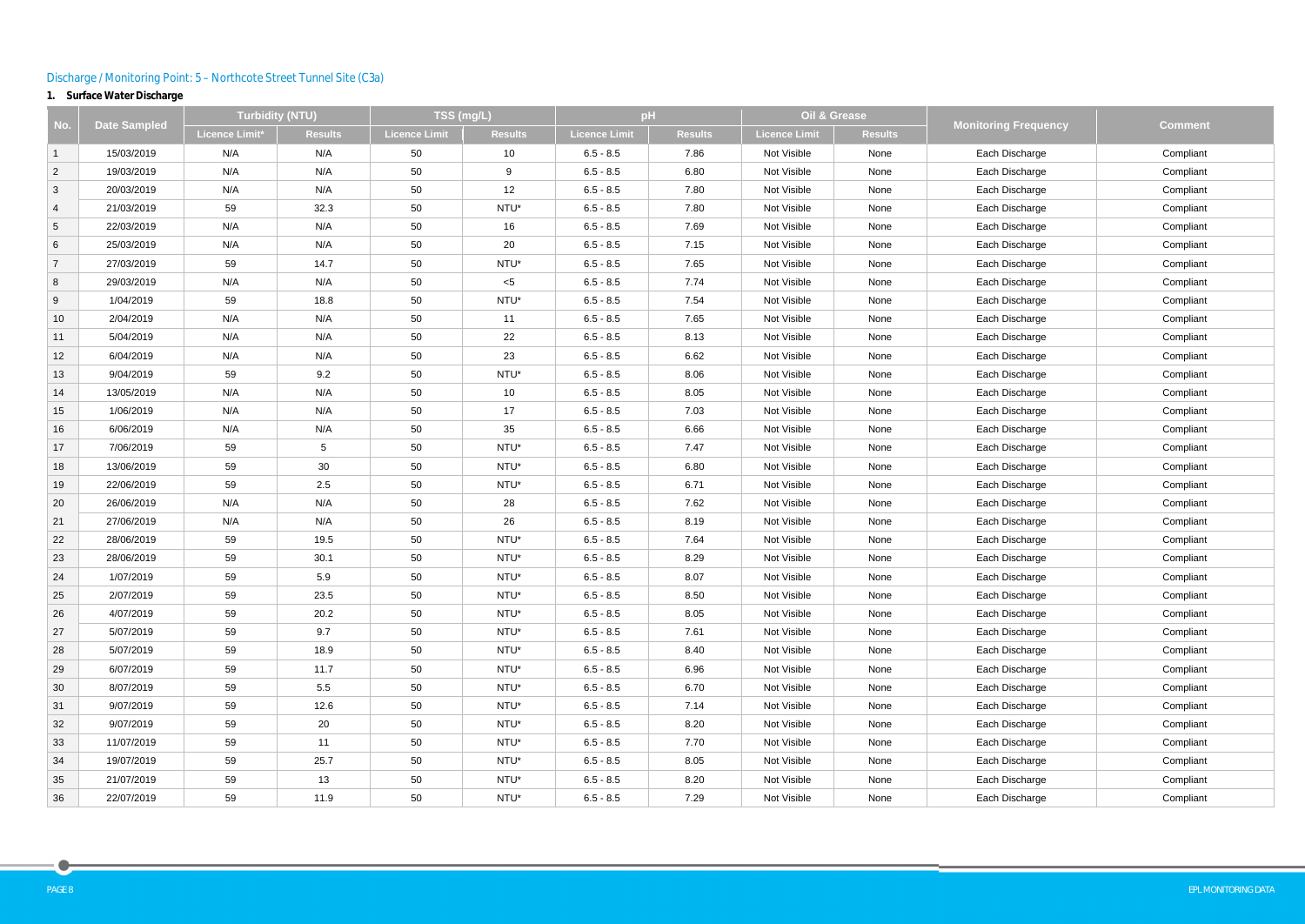| l No.        | <b>Date Sampled</b> |                | <b>Turbidity (NTU)</b> |                      | TSS (mg/L)     | рH                   |                |               | Oil & Grease   | <b>Monitoring Frequency</b> | <b>Comment</b> |
|--------------|---------------------|----------------|------------------------|----------------------|----------------|----------------------|----------------|---------------|----------------|-----------------------------|----------------|
|              |                     | Licence Limit* | <b>Results</b>         | <b>Licence Limit</b> | <b>Results</b> | <b>Licence Limit</b> | <b>Results</b> | Licence Limit | <b>Results</b> |                             |                |
| 37           | 26/07/2019          | 59             | 24.1                   | 50                   | NTU*           | $6.5 - 8.5$          | 7.25           | Not Visible   | None           | Each Discharge              | Compliant      |
| 38           | 29/07/2019          | 59             | 21.9                   | 50                   | NTU*           | $6.5 - 8.5$          | 8.40           | Not Visible   | None           | Each Discharge              | Compliant      |
| 39           | 2/08/2019           | 59             | 16.2                   | 50                   | NTU*           | $6.5 - 8.5$          | 8.01           | Not Visible   | None           | Each Discharge              | Compliant      |
| 40           | 7/08/2019           | 59             | 4.8                    | 50                   | NTU*           | $6.5 - 8.5$          | 7.85           | Not Visible   | None           | Each Discharge              | Compliant      |
| $ 41\rangle$ | 8/08/2019           | 59             | 2.4                    | 50                   | NTU*           | $6.5 - 8.5$          | 7.51           | Not Visible   | None           | Each Discharge              | Compliant      |
| 42           | 9/08/2019           | 59             | 10.4                   | 50                   | NTU*           | $6.5 - 8.5$          | 8.35           | Not Visible   | None           | Each Discharge              | Compliant      |
| 43           | 9/08/2019           | 59             | 6.5                    | 50                   | NTU*           | $6.5 - 8.5$          | 8.08           | Not Visible   | None           | Each Discharge              | Compliant      |

\*A correlation between TSS and Turbidity (NTU) has been established for the Northcote Street tunnel site.

## **2. Water Treatment Plant Commissioned to Process Groundwater**

| No.             | <b>Date</b><br>Sampled | <b>TSS</b><br>(mg/L | pH          | <b>Oil &amp;</b><br>Grease | Arsenic<br>(mg/L) | Cadmium<br>(mg/L) | Chromium<br>(IV) (mg/L) | Chromium<br>(III) (mg/L) | Copper<br>(mg/L) | Iron (mg/L) | <b>Lead</b><br>$(\mathsf{mg/L})$ | <b>Manganese</b><br>(mg/L) | <b>Mercury</b><br>(mg/L) | <b>Nickel</b><br>(mg/L) | <b>Zinc</b><br>(mg/L) | Monitoring<br><b>Frequency</b> | <b>Comment</b>       |
|-----------------|------------------------|---------------------|-------------|----------------------------|-------------------|-------------------|-------------------------|--------------------------|------------------|-------------|----------------------------------|----------------------------|--------------------------|-------------------------|-----------------------|--------------------------------|----------------------|
|                 |                        | 50                  | $6.5 - 8.5$ | <b>Not Visible</b>         | 0.05              | 0.014             | 0.02                    | 0.0486                   | 0.003            | 0.3         | 0.0066                           | 2.5                        | 0.0007                   | 0.2                     | 0.023                 | N/A                            | <b>Licence Limit</b> |
| $\overline{1}$  | 29/08/2019             | 24                  | 7.17        | None                       | < 0.001           | < 0.0001          | 0.01                    | < 0.01                   | < 0.001          | < 0.05      | < 0.001                          | 0.106                      | < 0.0001                 | 0.003                   | 0.013                 | Monthly                        | Compliant            |
| $\overline{2}$  | 29/09/2019             | 12                  | 8.05        | None                       | 0.001             | < 0.0001          | 0.01                    | < 0.01                   | < 0.001          | < 0.05      | < 0.001                          | 0.096                      | < 0.0001                 | 0.003                   | < 0.005               | Monthly                        | Compliant            |
| $\mathbf{3}$    | 31/10/2019             | 21                  | 8.00        | None                       | < 0.001           | < 0.0001          | < 0.01                  | < 0.01                   | < 0.001          | < 0.05      | < 0.001                          | 0.105                      | < 0.0001                 | 0.004                   | < 0.005               | Monthly                        | Compliant            |
| $\overline{4}$  | 2/12/2019              | $< 5$               | 7.96        | None                       | 0.002             | < 0.0001          | 0.008                   | 0.001                    | < 0.001          | < 0.05      | < 0.001                          | 0.079                      | < 0.0001                 | 0.001                   | < 0.005               | Monthly                        | Compliant            |
| $5\phantom{.0}$ | 12/12/2019             | $<$ 5               | 7.80        | None                       | 0.003             | < 0.0002          | 0.019                   | < 0.005                  | < 0.001          | < 0.05      | < 0.001                          | < 0.005                    | < 0.0001                 | 0.001                   | < 0.005               | Monthly                        | Compliant            |
| 6               | 28/01/2020             | 24                  | 7.83        | None                       | < 0.001           | < 0.0001          | 0.003                   | < 0.001                  | < 0.001          | < 0.05      | < 0.001                          | 0.225                      | < 0.0001                 | 0.003                   | 0.022                 | Monthly                        | Compliant            |
| $\overline{7}$  | 24/02/2020             | $\overline{7}$      | 8.04        | None                       | 0.002             | < 0.0001          | 0.005                   | < 0.01                   | < 0.001          | < 0.05      | < 0.001                          | 0.021                      | < 0.0001                 | 0.002                   | < 0.005               | Monthly                        | Compliant            |
| 8               | 23/03/2020             | $< 5$               | 7.33        | None                       | 0.002             | < 0.001           | 0.015                   | < 0.001                  | < 0.001          | < 0.05      | < 0.001                          | 0.031                      | < 0.0001                 | 0.001                   | 0.013                 | Monthly                        | Compliant            |
| 9               | 21/04/2020             | $<$ 5               | 7.22        | None                       | 0.003             | < 0.001           | 0.02                    | < 0.01                   | < 0.001          | < 0.05      | < 0.001                          | 0.028                      | < 0.001                  | 0.004                   | 0.007                 | Monthly                        | Compliant            |
| 10              | 22/05/2020             | 5                   | 7.65        | None                       | 0.004             | 0.0002            | 0.001                   | 0.021                    | < 0.001          | < 0.05      | < 0.001                          | 0.093                      | < 0.0001                 | 0.003                   | 0.016                 | Monthly                        | Compliant            |
| 11              | 19/06/2020             | 14                  | 7.72        | None                       | 0.001             | < 0.0001          | 0.011                   | < 0.001                  | 0.002            | < 0.05      | < 0.001                          | 0.078                      | < 0.0001                 | 0.003                   | 0.006                 | Monthly                        | Compliant            |
| 12              | 23/07/2020             | $6\phantom{.}6$     | 7.97        | None                       | 0.002             | < 0.0001          | 0.007                   | 0.003                    | < 0.001          | < 0.05      | < 0.001                          | 0.035                      | < 0.0001                 | 0.002                   | 0.005                 | Monthly                        | Compliant            |
| 13              | 20/08/2020             | $\, 8$              | 7.51        | None                       | 0.003             | < 0.0001          | 0.011                   | < 0.01                   | 0.002            | < 0.05      | < 0.001                          | 0.036                      | < 0.0001                 | 0.003                   | 0.015                 | Monthly                        | Compliant            |
| 14              | 10/09/2020             | 5                   | 7.36        | None                       | 0.004             | < 0.0001          | 0.01                    | < 0.001                  | 0.002            | < 0.05      | 0.001                            | 0.068                      | < 0.0001                 | 0.003                   | 0.014                 | Monthly                        | Compliant            |
| 15              | 19/10/2020             | 11                  | 7.35        | None                       | 0.003             | < 0.0001          | 0.004                   | < 0.01                   | < 0.001          | < 0.05      | < 0.001                          | 0.039                      | < 0.0001                 | 0.002                   | 0.014                 | Monthly                        | Compliant            |
| 16              | 18/11/2020             | $< 5$               | 7.09        | None                       | 0.004             | < 0.0002          | 0.02                    | < 0.005                  | 0.002            | < 0.05      | < 0.001                          | 0.006                      | < 0.0001                 | 0.001                   | 0.015                 | Monthly                        | Compliant            |
| 17              | 18/12/2020             | $6\phantom{.}6$     | 7.14        | None                       | < 0.001           | < 0.0001          | < 0.001                 | < 0.001                  | < 0.001          | < 0.05      | < 0.001                          | < 0.001                    | < 0.0001                 | < 0.001                 | 0.014                 | Monthly                        | Compliant            |
| 18              | 15/01/2021             | $<$ 5               | 7.66        | None                       | 0.003             | < 0.0001          | 0.02                    | < 0.01                   | < 0.001          | < 0.05      | < 0.001                          | 0.104                      | < 0.0001                 | 0.003                   | 0.015                 | Monthly                        | Compliant            |
| 19              | 18/02/2021             | $< 5$               | 7.14        | None                       | 0.001             | < 0.0001          | 0.003                   | 0.03                     | < 0.001          | < 0.05      | < 0.001                          | 0.037                      | < 0.0001                 | 0.002                   | 0.012                 | Monthly                        | Compliant            |
| 20              | 23/03/2021             | 16                  | 6.85        | None                       | 0.001             | < 0.0001          | 0.017                   | 0.03                     | 0.002            | < 0.05      | < 0.001                          | 0.039                      | < 0.0001                 | 0.002                   | 0.020                 | Monthly                        | Compliant            |
| 21              | 19/04/2021             | $< 5$               | 7.6         | None                       | 0.002             | < 0.0001          | 0.008                   | 0.012                    | < 0.001          | < 0.05      | < 0.001                          | 0.068                      | < 0.0001                 | 0.002                   | 0.012                 | Monthly                        | Compliant            |
| 22              | 13/05/2021             | 12                  | 7.59        | None                       | 0.002             | < 0.0001          | 0.003                   | 0.009                    | < 0.001          | < 0.05      | < 0.001                          | 0.182                      | < 0.0001                 | 0.004                   | < 0.005               | Monthly                        | Compliant            |
| 23              | 16/06/2021             | 6                   | 7.71        | None                       | 0.002             | < 0.0001          | 0.011                   | < 0.001                  | 0.001            | < 0.05      | < 0.001                          | 0.277                      | < 0.0001                 | 0.007                   | 0.01                  | Monthly                        | Compliant            |
| 24              | 14/07/2021             | $< 5$               | 7.66        | None                       | < 0.001           | < 0.0001          | 0.019                   | < 0.01                   | < 0.001          | < 0.05      | < 0.001                          | 0.193                      | < 0.0001                 | 0.006                   | 0.005                 | Monthly                        | Compliant            |
| 25              | 19/08/2021             | 16                  | 7.09        | None                       | 0.003             | < 0.0002          | 0.01                    | < 0.005                  | 0.001            | < 0.05      | 0.001                            | 0.16                       | < 0.0001                 | 0.004                   | 0.022                 | Monthly                        | Compliant            |
| 26              | 14/09/2021             | $<$ 5               | 7.64        | None                       | < 0.001           | < 0.0001          | 0.006                   | < 0.001                  | < 0.001          | < 0.05      | < 0.001                          | 0.156                      | < 0.0001                 | 0.004                   | 0.018                 | Monthly                        | Compliant            |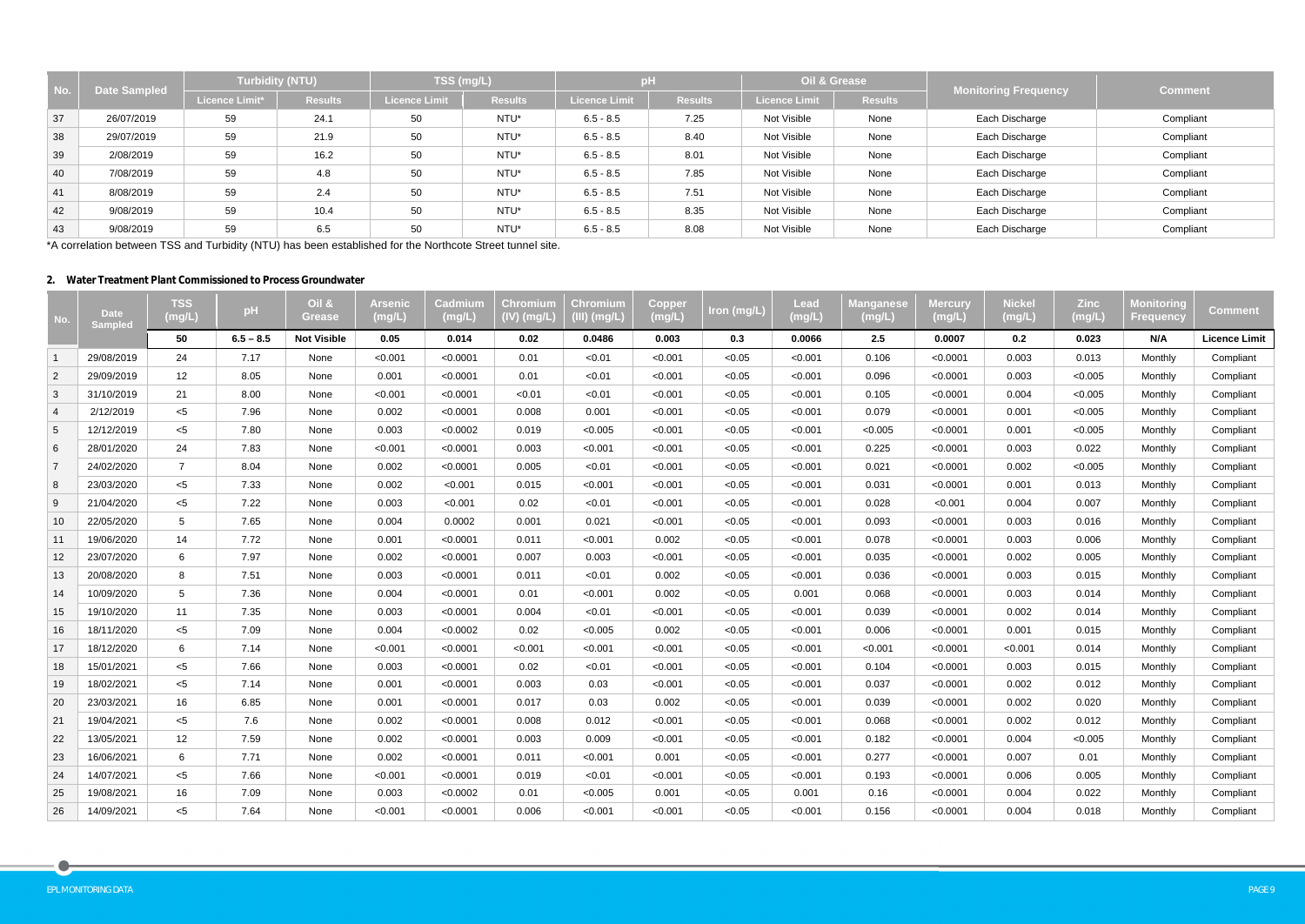| No. | <b>Date</b><br><b>Sampled</b> | <b>TSS</b><br>(mg/L) | pH          | Oil &<br>Grease    | Arsenic<br>(mg/L) | Cadmium<br>(mg/L | <b>Chromium</b><br>$(IV)$ (mg/L) | Chromium<br>$\sqrt{\text{(III)}\text{(mg/L)}}$ | Copper<br>(mg/L) | Iron (mg/L) | Lead<br>$(\mathsf{mg/L})$ | Manganese<br>(mg/L) | Mercurv<br>(mg/L) | <b>Nickel</b><br>(mg/L) | <b>Zinc</b><br>(mg/L) | <b>Monitoring</b><br><b>Frequency</b> | <b>Comment</b>       |
|-----|-------------------------------|----------------------|-------------|--------------------|-------------------|------------------|----------------------------------|------------------------------------------------|------------------|-------------|---------------------------|---------------------|-------------------|-------------------------|-----------------------|---------------------------------------|----------------------|
|     |                               | 50                   | $6.5 - 8.5$ | <b>Not Visible</b> | 0.05              | 0.014            | 0.02                             | 0.0486                                         | 0.003            | 0.3         | 0.0066                    | 2.5                 | 0.0007            | 0.2                     | 0.023                 | N/A                                   | <b>Licence Limit</b> |
| 27  | 29/10/2021                    | $<$ 5                | 7.02        | None               | < 0.001           | < 0.001          | 0.018                            | < 0.001                                        | < 0.001          | < 0.05      | < 0.001                   | 0.069               | < 0.001           | 0.008                   | 0.022                 | Monthly                               | Compliant            |
| 28  | 2/11/2021                     | 6                    | 7.26        | None               | < 0.001           | < 0.0001         | 0.018                            | 0.003                                          | < 0.001          | < 0.05      | < 0.001                   | 0.059               | < 0.0001          | 0.003                   | 0.012                 | Monthly                               | Compliant            |
| 29  | 9/12/2021                     | $<$ 5                | 7.21        | None               | 0.002             | < 0.0001         | < 0.001                          | 0.027                                          | 0.001            | < 0.05      | < 0.001                   | 0.013               | < 0.0001          | 0.001                   | 0.011                 | Monthly                               | Compliant            |
| 30  | 27/01/2022                    | $<$ 5                | 7.64        | None               | < 0.001           | < 0.0001         | 0.013                            | 0.001                                          | < 0.001          | < 0.05      | < 0.001                   | 0.055               | < 0.0001          | 0.003                   | 0.016                 | Monthly                               | Compliant            |
| 31  | 9/02/2022                     | $<$ 5                | 7.28        | None               | < 0.001           | < 0.0001         | < 0.010                          | 0.027                                          | 0.001            | < 0.05      | < 0.001                   | 0.015               | < 0.0001          | < 0.001                 | 0.009                 | Monthly                               | Compliant            |
| 32  | 4/03/2022                     | 12                   | 6.73        | None               | < 0.001           | < 0.0001         | < 0.010                          | 0.014                                          | < 0.001          | < 0.05      | < 0.001                   | 0.048               | < 0.0001          | 0.003                   | 0.015                 | Monthly                               | Compliant            |

*Note: The Northcote Street Water Treatment Plant has ceased discharging.*

# Discharge / Monitoring Point: 6 – Wattle Street Ramps Tunnel Site (C1a)

## **1. Surface Water Discharge**

| No.             | <b>Date Sampled</b> | <b>Turbidity (NTU)</b> |                | TSS (mg/L)           |                | Hq                   |                | Oil & Grease         |                | <b>Monitoring Frequency</b> | <b>Comment</b> |  |
|-----------------|---------------------|------------------------|----------------|----------------------|----------------|----------------------|----------------|----------------------|----------------|-----------------------------|----------------|--|
|                 |                     | <b>Licence Limit*</b>  | <b>Results</b> | <b>Licence Limit</b> | <b>Results</b> | <b>Licence Limit</b> | <b>Results</b> | <b>Licence Limit</b> | <b>Results</b> |                             |                |  |
|                 | 8/04/2019           | N/A                    | N/A            | 50                   | 16             | $6.5 - 8.5$          | 7.55           | Not Visible          | None           | Each Discharge              | Compliant      |  |
| $\overline{2}$  | 12/04/2019          | 59                     | 11.7           | 50                   | NTU*           | $6.5 - 8.5$          | 7.14           | Not Visible          | None           | Each Discharge              | Compliant      |  |
| $\mathbf{3}$    | 18/04/2019          | 59                     | 15.8           | 50                   | NTU*           | $6.5 - 8.5$          | 7.3            | Not Visible          | None           | Each Discharge              | Compliant      |  |
| $\overline{4}$  | 26/04/2019          | N/A                    | N/A            | 50                   | 36             | $6.5 - 8.5$          | 7.88           | Not Visible          | None           | Each Discharge              | Compliant      |  |
| $5\overline{)}$ | 4/05/2019           | N/A                    | N/A            | 50                   | 17             | $6.5 - 8.5$          | 7.09           | Not Visible          | None           | Each Discharge              | Compliant      |  |
| 6               | 10/05/2019          | N/A                    | N/A            | 50                   | 16             | $6.5 - 8.5$          | 8.01           | Not Visible          | None           | Each Discharge              | Compliant      |  |

\*A correlation between TSS and Turbidity (NTU) has been established for the Wattle Street Ramps tunnel site.

## **2. Water Treatment Plant Commissioned to Process Groundwater**

| NO. | <b>Date</b><br>Sampled | <b>TSS</b><br>(mg/L) | рH          | Oil &<br>Grease    | Arsenio<br>(mg/L) | Cadmium<br>$(\mathsf{mg/L})$ | <b>Chromium</b><br>$(IV)$ (mg/L) | Chromium<br>$(III)$ (mg/L) | Copper<br>(mg/L) | Iron (mg/L) | Lead<br>(mg/L) | <b>langanese</b><br>mg/L) | Mercury<br>(mg/L | <b>Nickel</b><br>(mg/L) | Zinc<br>(mg/L) | Monitoring<br><b>Frequency</b> | <b>Comment</b>       |
|-----|------------------------|----------------------|-------------|--------------------|-------------------|------------------------------|----------------------------------|----------------------------|------------------|-------------|----------------|---------------------------|------------------|-------------------------|----------------|--------------------------------|----------------------|
|     |                        | 50                   | $6.5 - 8.5$ | <b>Not Visible</b> | 0.05              | 0.014                        | 0.02                             | 0.0486                     | 0.003            | 0.3         | 0.0066         | 2.5                       | 0.0007           | 0.2                     | 0.023          | N/A                            | <b>Licence Limit</b> |
|     | 23/05/2019             | 48                   | 7.5         | None               | 0.001             | < 0.0001                     | $0.013**$                        | N/A                        | < 0.001          | < 0.05      | < 0.001        | 0.064                     | < 0.0001         | < 0.001                 | 0.018          | Monthly                        | Compliant            |
| 2   | 21/06/2019             | $<$ 5                | 7.81        | None               | < 0.001           | < 0.0001                     | < 0.01                           | < 0.01                     | < 0.001          | < 0.05      | < 0.001        | 0.144                     | < 0.0001         | 0.006                   | 0.007          | Monthly                        | Compliant            |
| 3   | 8/07/2019              | 21                   | 8.08        | None               | 0.001             | < 0.0001                     | 0.01                             | < 0.01                     | 0.001            | < 0.05      | < 0.001        | 0.162                     | < 0.0001         | 0.005                   | 0.023          | Monthly                        | Compliant            |
|     | 30/07/2019             | 20                   | 7.86        | None               | 0.001             | < 0.0001                     | < 0.01                           | < 0.01                     | < 0.001          | < 0.05      | < 0.001        | 0.307                     | < 0.0001         | 0.006                   | < 0.005        | Monthly                        | Compliant            |

\*\*Total chromium reported, however still compliant with licence limits for Chromium IV and III.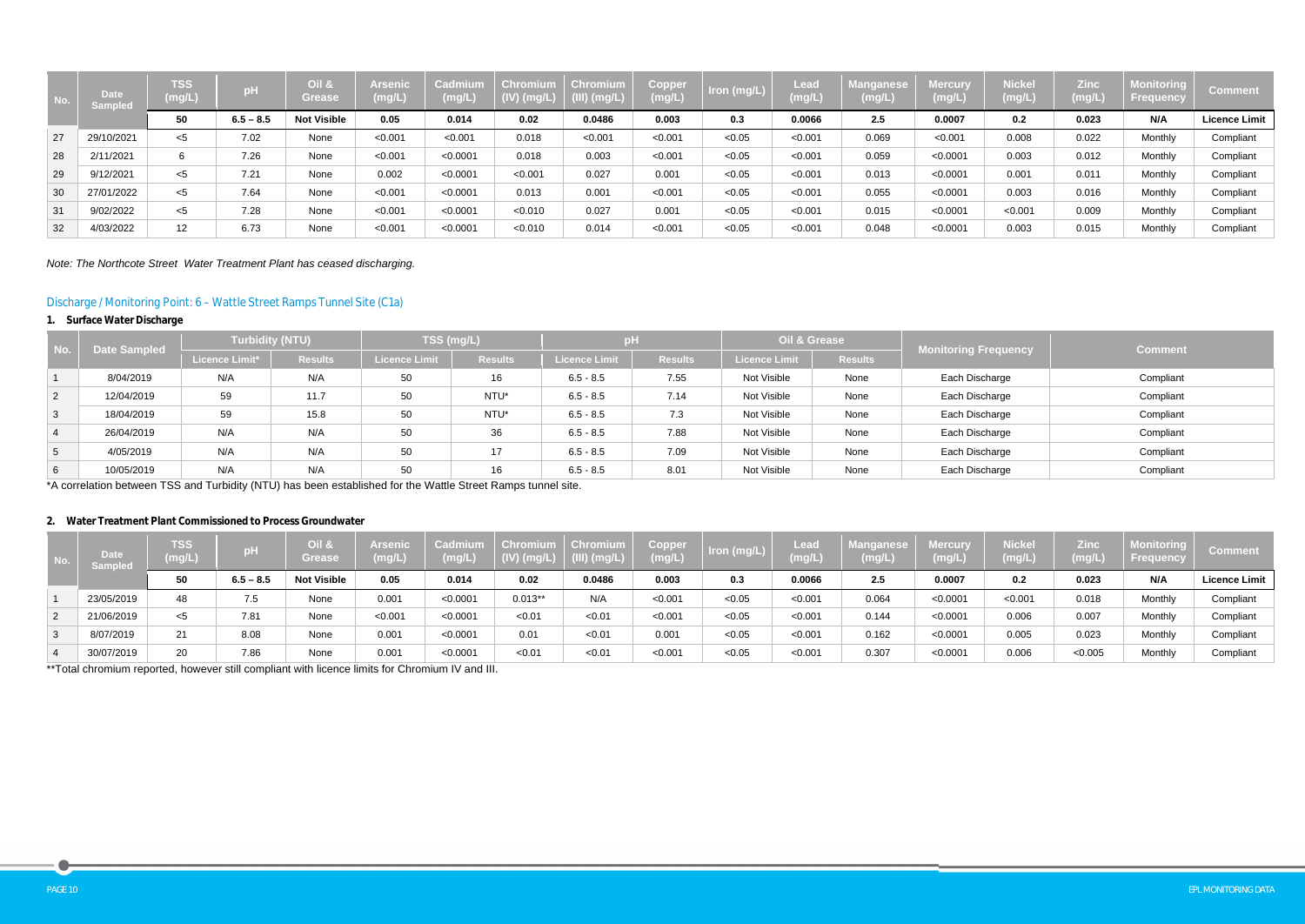## Temporary Discharge / Monitoring Point: 7 – Water Treatment Plant at Hawthorne Canal

#### **1. Water Treatment Plant Commissioned to Process Groundwater**

\*\* Total chromium reported, however still compliant with licence limits for Chromium IV and III.

#### **No. Date Sampled TSS (mg/L) pH Oil & Grease Arsenic (mg/L) Cadmium (mg/L) Chromium (IV) (mg/L) Chromium (III) (mg/L) Copper (mg/L) Iron (mg/L) Lead (mg/L) Manganese (mg/L) Mercury (mg/L)** 50 | 6.5-8.5 | Not Visible | 0.05 | 0.014 | 0.02 | 0.0486 | 0.003 | 0.3 | 0.0066 | 2.5 | 0.0007 | 0.2 | 0.023 | N/A | Licence Limit 1 23/10/2019 7 8.32 None <0.001 <0.0002 0.001 <0.001\*\* <0.001 <0.05 <0.001 0.100 <0.0001 <0.001 <0.005 Weekly Compliant <sup>2</sup> 30/10/2019 <5 7.70 None <0.001 <0.0002 <0.005 <0.005 <0.001 <0.05 <0.001 0.150 <0.0001 <0.001 **0.043** Weekly Non-compliant <sup>3</sup> 7/11/2019 <5 7.37 None <0.001 <0.0002 0.004 <0.005 <0.001 <0.05 <0.001 0.220 <0.0001 <0.001 **0.024** Weekly Non-compliant <sup>4</sup> 13/11/2019 6.2 7.44 None <0.001 <0.0002 0.007 <0.005 <0.001 <0.05 <0.001 0.280 <0.0001 <0.001 **0.041** Weekly Non-compliant 5 15/11/2019 <5 8.2 None <0.001 <0.0002 <0.004 <0.005 <0.001 <0.005 <0.001 0.230 <0.0001 <0.001 0.008 6 19/11/2019 <5 7.9 None <0.001 <0.0002 0.001 <0.005 <0.001 <0.05 <0.001 0.061 <0.0001 <0.001 0.009 Weekly Compliant

| <b>Nickel</b><br>(mg/L) | <b>Zinc</b><br>(mg/L) | <b>Monitoring</b><br><b>Frequency</b>     | Comment                          |
|-------------------------|-----------------------|-------------------------------------------|----------------------------------|
| 0.2                     | 0.023                 | N/A                                       | <b>Licence Limit</b>             |
| < 0.001                 | < 0.005               | Weekly                                    | Compliant                        |
| < 0.001                 | 0.043                 | Weekly                                    | Non-compliant<br>result for Zinc |
| < 0.001                 | 0.024                 | Weekly                                    | Non-compliant<br>result for Zinc |
| < 0.001                 | 0.041                 | Weekly                                    | Non-compliant<br>result for Zinc |
| < 0.001                 | 0.008                 | Following<br>Non-<br>Compliant<br>Results | Compliant                        |
| < 0.001                 | 0.009                 | Weekly                                    | Compliant                        |

The Project's EPL was varied on the 15 May 2020 to remove discharge point 7 following the completion of works and ceasing of discharges form this location.

### **2. Explanation of Exceedances**

30/10/2019 - 13/11/2019: Upon review of the monitoring data for Monitoring Point 7 on 14/11/2019, a decimal point error occurred which resulted in the adoption of an incorrect limit for zinc. Upon correction, three samplin exceedance of the EPL limit for zinc. The EPA was notified (reference #EPA104876) and the exceedances will be recorded in the relevant annual return. Once discovered, works were carried out to improve the performance of the Water Treatment Plant (WTP) on 15/11/2019 to ensure treatment to the EPL limits. Following the completion of these works, additional samples were ta

compliant with the EPL limits. The EPA was advised of the successful WTP works on 18/11/2019.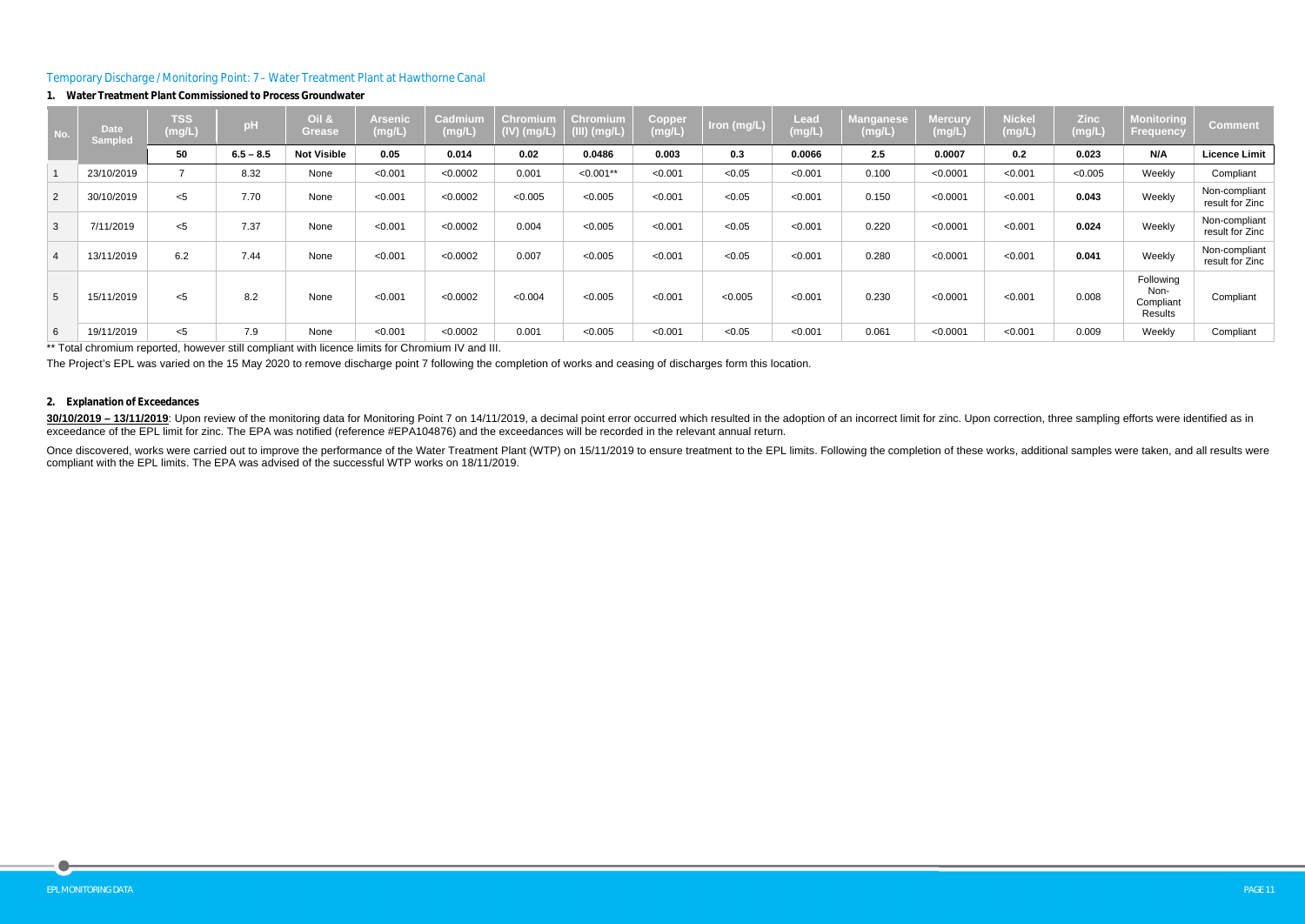# Temporary Discharge / Monitoring Point: 8 – Surface Water Run-off at Campbell Road Civil and Tunnel Site (C10)

# **1. Surface Water Discharge**

|                 | <b>Date Sampled</b> | <b>Turbidity (NTU)</b> |                |                      | TSS (mg/L)     |               | pH             | Oil & Grease         |                |                             | <b>Comment</b>        |  |
|-----------------|---------------------|------------------------|----------------|----------------------|----------------|---------------|----------------|----------------------|----------------|-----------------------------|-----------------------|--|
| No.             |                     | Licence Limit*         | <b>Results</b> | <b>Licence Limit</b> | <b>Results</b> | Licence Limit | <b>Results</b> | <b>Licence Limit</b> | <b>Results</b> | <b>Monitoring Frequency</b> |                       |  |
| $\mathbf{1}$    | 4/11/2019           | 103                    | 33.8           | 50                   | NTU*           | $6.5 - 8.5$   | 8.40           | Not Visible          | None           | Each Discharge              | Compliant             |  |
| $\overline{2}$  | 14/11/2019          | 103                    | 10.3           | 50                   | NTU*           | $6.5 - 8.5$   | 8.05           | Not Visible          | None           | Each Discharge              | Compliant             |  |
| $\mathbf{3}$    | 26/11/2019          | 103                    | 44.8           | 50                   | NTU*           | $6.5 - 8.5$   | 8.08           | Not Visible          | None           | Each Discharge              | Compliant             |  |
| $\overline{4}$  | 29/11/2019          | N/A                    | 56             | 50                   | 62             | $6.5 - 8.5$   | 8.38           | Not Visible          | None           | Each Discharge              | Non-compliant for TSS |  |
| $\overline{5}$  | 10/12/2019          | 103                    | 4.5            | 50                   | NTU*           | $6.5 - 8.5$   | 7.43           | Not Visible          | None           | Each Discharge              | Compliant             |  |
| $6\phantom{.}6$ | 13/12/2019          | 103                    | 16.1           | 50                   | NTU*           | $6.5 - 8.5$   | 7.81           | Not Visible          | None           | Each Discharge              | Compliant             |  |
| $\overline{7}$  | 16/12/2019          | 103                    | 45.6           | 50                   | NTU*           | $6.5 - 8.5$   | 7.83           | Not Visible          | None           | Each Discharge              | Compliant             |  |
| 8               | 16/12/2019          | 103                    | 35.7           | 50                   | NTU*           | $6.5 - 8.5$   | 8.34           | Not Visible          | None           | Each Discharge              | Compliant             |  |
| 9               | 17/12/2019          | 103                    | 25.2           | 50                   | NTU*           | $6.5 - 8.5$   | 8.04           | Not Visible          | None           | Each Discharge              | Compliant             |  |
| 10              | 20/12/2019          | 103                    | 32.2           | 50                   | NTU*           | $6.5 - 8.5$   | 7.54           | Not Visible          | None           | Each Discharge              | Compliant             |  |
| 11              | 13/01/2020          | N/A                    | 43.7           | 50                   | 37             | $6.5 - 8.5$   | 7.20           | Not Visible          | None           | Each Discharge              | Compliant             |  |
| 12              | 16/01/2020          | 103                    | 16.2           | 50                   | NTU*           | $6.5 - 8.5$   | 7.34           | Not Visible          | None           | Each Discharge              | Compliant             |  |
| 13              | 18/01/2020          | 103                    | 48             | 50                   | NTU*           | $6.5 - 8.5$   | 7.42           | Not Visible          | None           | Each Discharge              | Compliant             |  |
| 14              | 20/01/20200         | 103                    | 34.7           | 50                   | NTU*           | $6.5 - 8.5$   | 7.10           | Not Visible          | None           | Each Discharge              | Compliant             |  |
| 15              | 24/01/2020          | 103                    | 45             | 50                   | NTU*           | $6.5 - 8.5$   | 6.89           | Not Visible          | None           | Each Discharge              | Compliant             |  |
| 16              | 30/01/2020          | 103                    | 35.9           | 50                   | NTU*           | $6.5 - 8.5$   | 7.99           | Not Visible          | None           | Each Discharge              | Compliant             |  |
| 17              | 3/02/2020           | 103                    | 32.7           | 50                   | NTU*           | $6.5 - 8.5$   | 7.59           | Not Visible          | None           | Each Discharge              | Compliant             |  |
| 18              | 6/02/2020           | 103                    | 39.6           | 50                   | NTU*           | $6.5 - 8.5$   | 7.79           | Not Visible          | None           | Each Discharge              | Compliant             |  |
| 19              | 7/02/2020           | 103                    | 48.1           | 50                   | NTU*           | $6.5 - 8.5$   | 8.05           | Not Visible          | None           | Each Discharge              | Compliant             |  |
| 20              | 10/02/2020          | 103                    | 45.5           | 50                   | NTU*           | $6.5 - 8.5$   | 7.94           | Not Visible          | None           | Each Discharge              | Compliant             |  |
| 21              | 2/03/2020           | 103                    | $\overline{7}$ | 50                   | NTU*           | $6.5 - 8.5$   | 8.02           | Not Visible          | None           | Each Discharge              | Compliant             |  |
| 22              | 4/03/220            | 103                    | 45.3           | 50                   | NTU*           | $6.5 - 8.5$   | 8.40           | Not Visible          | None           | Each Discharge              | Compliant             |  |
| 23              | 5/03/2020           | 103                    | 40.8           | 50                   | NTU*           | $6.5 - 8.5$   | 8.18           | Not Visible          | None           | Each Discharge              | Compliant             |  |
| 24              | 5/03/2020           | 103                    | 24.3           | 50                   | NTU*           | $6.5 - 8.5$   | 7.99           | Not Visible          | None           | Each Discharge              | Compliant             |  |
| 25              | 9/03/2020           | 103                    | 33.2           | 50                   | NTU*           | $6.5 - 8.5$   | 7.75           | Not Visible          | None           | Each Discharge              | Compliant             |  |
| 26              | 11/03/2020          | 103                    | 30             | 50                   | NTU*           | $6.5 - 8.5$   | 8.02           | Not Visible          | None           | Each Discharge              | Compliant             |  |
| 27              | 16/03/2020          | N/A                    | 6.2            | 50                   | 13             | $6.5 - 8.5$   | 7.83           | Not Visible          | None           | Each Discharge              | Compliant             |  |
| 28              | 16/04/2020          | 103                    | 2.6            | 50                   | NTU*           | $6.5 - 8.5$   | 7.63           | Not Visible          | None           | Each Discharge              | Compliant             |  |
| 29              | 20/04/2020          | 103                    | 5.7            | 50                   | NTU*           | $6.5 - 8.5$   | 7.64           | Not Visible          | None           | Each Discharge              | Compliant             |  |
| 30              | 28/04/2020          | 103                    | 2.3            | 50                   | NTU*           | $6.5 - 8.5$   | 7.28           | Not Visible          | None           | Each Discharge              | Compliant             |  |
| 31              | 30/04/2020          | 103                    | 27.4           | 50                   | NTU*           | $6.5 - 8.5$   | 6.65           | Not Visible          | None           | Each Discharge              | Compliant             |  |
| 32              | 1/05/2020           | 103                    | 5.5            | 50                   | NTU*           | $6.5 - 8.5$   | 6.73           | Not Visible          | None           | Each Discharge              | Compliant             |  |
| 33              | 5/05/2020           | 103                    | 2.9            | 50                   | NTU*           | $6.5 - 8.5$   | 7.05           | Not Visible          | None           | Each Discharge              | Compliant             |  |
| 34              | 7/05/2020           | 103                    | 3.2            | 50                   | NTU*           | $6.5 - 8.5$   | 7.02           | Not Visible          | None           | Each Discharge              | Compliant             |  |
| 35              | 12/05/2020          | 103                    | 4.9            | 50                   | NTU*           | $6.5 - 8.5$   | 7.47           | Not Visible          | None           | Each Discharge              | Compliant             |  |
| 36              | 19/05/2020          | 103                    | 15.3           | 50                   | NTU*           | $6.5 - 8.5$   | 7.80           | Not Visible          | None           | Each Discharge              | Compliant             |  |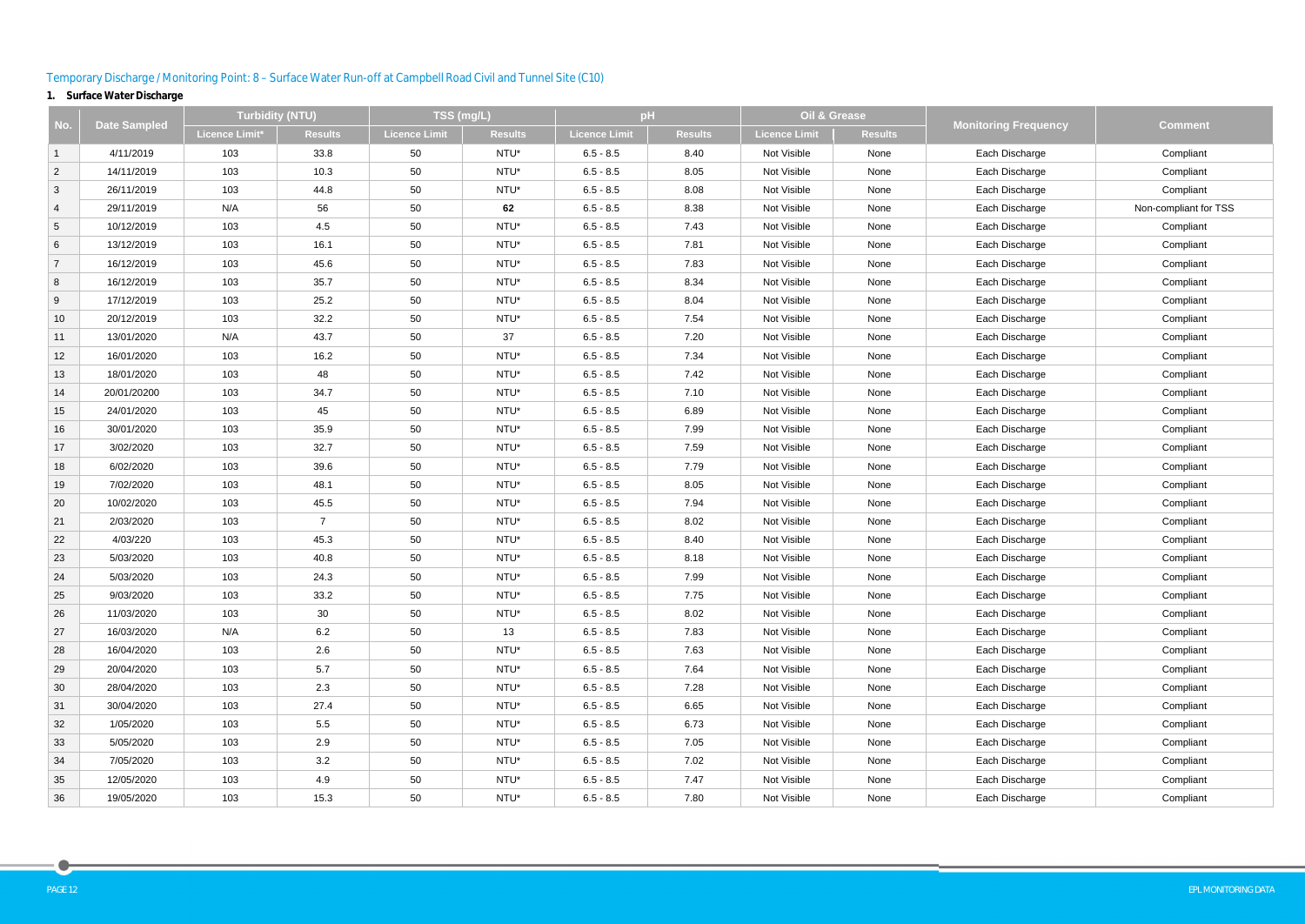|     | <b>Date Sampled</b> |                | <b>Turbidity (NTU)</b> |               | TSS (mg/L)     |                      | pH             | Oil & Grease         |                |                             | <b>Comment</b> |
|-----|---------------------|----------------|------------------------|---------------|----------------|----------------------|----------------|----------------------|----------------|-----------------------------|----------------|
| No. |                     | Licence Limit* | <b>Results</b>         | Licence Limit | <b>Results</b> | <b>Licence Limit</b> | <b>Results</b> | <b>Licence Limit</b> | <b>Results</b> | <b>Monitoring Frequency</b> |                |
| 37  | 22/05/2020          | 103            | 44.2                   | 50            | NTU*           | $6.5 - 8.5$          | 7.55           | Not Visible          | None           | Each Discharge              | Compliant      |
| 38  | 25/05/2020          | 103            | 46.7                   | 50            | NTU*           | $6.5 - 8.5$          | 7.52           | Not Visible          | None           | Each Discharge              | Compliant      |
| 39  | 27/05/2020          | 103            | 5.1                    | 50            | NTU*           | $6.5 - 8.5$          | 7.80           | Not Visible          | None           | Each Discharge              | Compliant      |
| 40  | 14/09/2020          | N/A            | 28.9                   | 50            | 21             | $6.5 - 8.5$          | 7.88           | Not Visible          | None           | Each Discharge              | Compliant      |
| 41  | 15/09/2020          | 103            | 37.7                   | 50            | NTU*           | $6.5 - 8.5$          | 7.94           | Not Visible          | None           | Each Discharge              | Compliant      |
| 42  | 21/09/2020          | 103            | 29.5                   | 50            | NTU*           | $6.5 - 8.5$          | 7.30           | Not Visible          | None           | Each Discharge              | Compliant      |
| 43  | 22/09/2020          | 103            | 29.5                   | 50            | NTU*           | $6.5 - 8.5$          | 7.47           | Not Visible          | None           | Each Discharge              | Compliant      |
| 44  | 25/09/2020          | 103            | 12                     | 50            | NTU*           | $6.5 - 8.5$          | 7.23           | Not Visible          | None           | Each Discharge              | Compliant      |
| 45  | 28/09/2020          | 103            | $\overline{2}$         | 50            | NTU*           | $6.5 - 8.5$          | 7.36           | Not Visible          | None           | Each Discharge              | Compliant      |
| 46  | 27/10/2020          | 103            | 38.9                   | 50            | NTU*           | $6.5 - 8.5$          | 8.29           | Not Visible          | None           | Each Discharge              | Compliant      |
| 47  | 2/11/2020           | 103            | 42.4                   | 50            | NTU*           | $6.5 - 8.5$          | 8.16           | Not Visible          | None           | Each Discharge              | Compliant      |
| 48  | 6/11/2020           | 103            | 30.1                   | 50            | NTU*           | $6.5 - 8.5$          | 7.90           | Not Visible          | None           | Each Discharge              | Compliant      |
| 49  | 18/11/2020          | 103            | 11.1                   | 50            | NTU*           | $6.5 - 8.5$          | 7.78           | Not Visible          | None           | Each Discharge              | Compliant      |
| 50  | 27/11/2020          | 103            | 44.7                   | 50            | NTU*           | $6.5 - 8.5$          | 7.88           | Not Visible          | None           | Each Discharge              | Compliant      |
| 51  | 9/12/2020           | 103            | 43.4                   | 50            | NTU*           | $6.5 - 8.5$          | 7.99           | Not Visible          | None           | Each Discharge              | Compliant      |
| 52  | 17/12/2020          | 103            | 45.3                   | 50            | NTU*           | $6.5 - 8.5$          | 8.35           | Not Visible          | None           | Each Discharge              | Compliant      |
| 53  | 21/12/2020          | 103            | 24.7                   | 50            | NTU*           | $6.5 - 8.5$          | 7.91           | Not Visible          | None           | Each Discharge              | Compliant      |
| 54  | 6/01/2021           | 103            | 48.6                   | 50            | NTU*           | $6.5 - 8.5$          | 7.77           | Not Visible          | None           | Each Discharge              | Compliant      |
| 55  | 13/01/2021          | 103            | 45.2                   | 50            | NTU*           | $6.5 - 8.5$          | 7.97           | Not Visible          | None           | Each Discharge              | Compliant      |
| 56  | 28/01/2021          | 103            | 36.7                   | 50            | NTU*           | $6.5 - 8.5$          | 7.85           | Not Visible          | None           | Each Discharge              | Compliant      |
| 57  | 1/02/2021           | 103            | 41.6                   | 50            | 29             | $6.5 - 8.5$          | 6.73           | Not Visible          | None           | Each Discharge              | Compliant      |
| 58  | 15/02/2021          | 103            | 23.9                   | 50            | NTU*           | $6.5 - 8.5$          | 7.04           | Not Visible          | None           | Each Discharge              | Compliant      |
| 59  | 19/02/2021          | 103            | 29.4                   | 50            | NTU*           | $6.5 - 8.5$          | 7.84           | Not Visible          | None           | Each Discharge              | Compliant      |
| 60  | 26/02/2021          | 103            | 35.6                   | 50            | NTU*           | $6.5 - 8.5$          | 8.00           | Not Visible          | None           | Each Discharge              | Compliant      |
| 61  | 30/03/2021          | 103            | 24.1                   | 50            | NTU*           | $6.5 - 8.5$          | 7.90           | Not Visible          | None           | Each Discharge              | Compliant      |
| 62  | 10/05/2021          | 103            | 36.4                   | 50            | NTU*           | $6.5 - 8.5$          | 8.16           | Not Visible          | None           | Each Discharge              | Compliant      |
| 63  | 12/05/2021          | 103            | 45.6                   | 50            | NTU*           | $6.5 - 8.5$          | 8.28           | Not Visible          | None           | Each Discharge              | Compliant      |
| 64  | 12/05/2021          | 103            | 29.3                   | 50            | NTU*           | $6.5 - 8.5$          | 8.29           | Not Visible          | None           | Each Discharge              | Compliant      |
| 65  | 21/05/2021          | 103            | 24.5                   | 50            | NTU*           | $6.5 - 8.5$          | 8.24           | Not Visible          | None           | Each Discharge              | Compliant      |
| 66  | 1/06/2021           | 103            | 40.9                   | 50            | NTU*           | $6.5 - 8.5$          | 8.24           | Not Visible          | None           | Each Discharge              | Compliant      |
| 67  | 11/06/2021          | 103            | 38.3                   | 50            | NTU*           | $6.5 - 8.5$          | 7.86           | Not Visible          | None           | Each Discharge              | Compliant      |
| 68  | 28/06/2021          | 103            | 46                     | 50            | NTU*           | $6.5 - 8.5$          | 8.10           | Not Visible          | None           | Each Discharge              | Compliant      |
| 69  | 8/07/2021           | 103            | 43.6                   | 50            | 21             | $6.5 - 8.5$          | 8.47           | Not Visible          | None           | Each Discharge              | Compliant      |
| 70  | 2/08/2021           | 103            | 19.9                   | 50            | NTU*           | $6.5 - 8.5$          | 8.41           | Not Visible          | None           | Each Discharge              | Compliant      |
| 71  | 25/08/2021          | 103            | 27.4                   | 50            | NTU*           | $6.5 - 8.5$          | 7.12           | Not Visible          | None           | Each Discharge              | Compliant      |
| 72  | 25/08/2021          | 103            | 23                     | 50            | NTU*           | $6.5 - 8.5$          | 7.47           | Not Visible          | None           | Each Discharge              | Compliant      |
| 73  | 30/08/2021          | 103            | 22.4                   | 50            | NTU*           | $6.5 - 8.5$          | 8.18           | Not Visible          | None           | Each Discharge              | Compliant      |
| 74  | 27/09/2021          | 103            | 41.9                   | 50            | NTU*           | $6.5 - 8.5$          | 7.64           | Not Visible          | None           | Each Discharge              | Compliant      |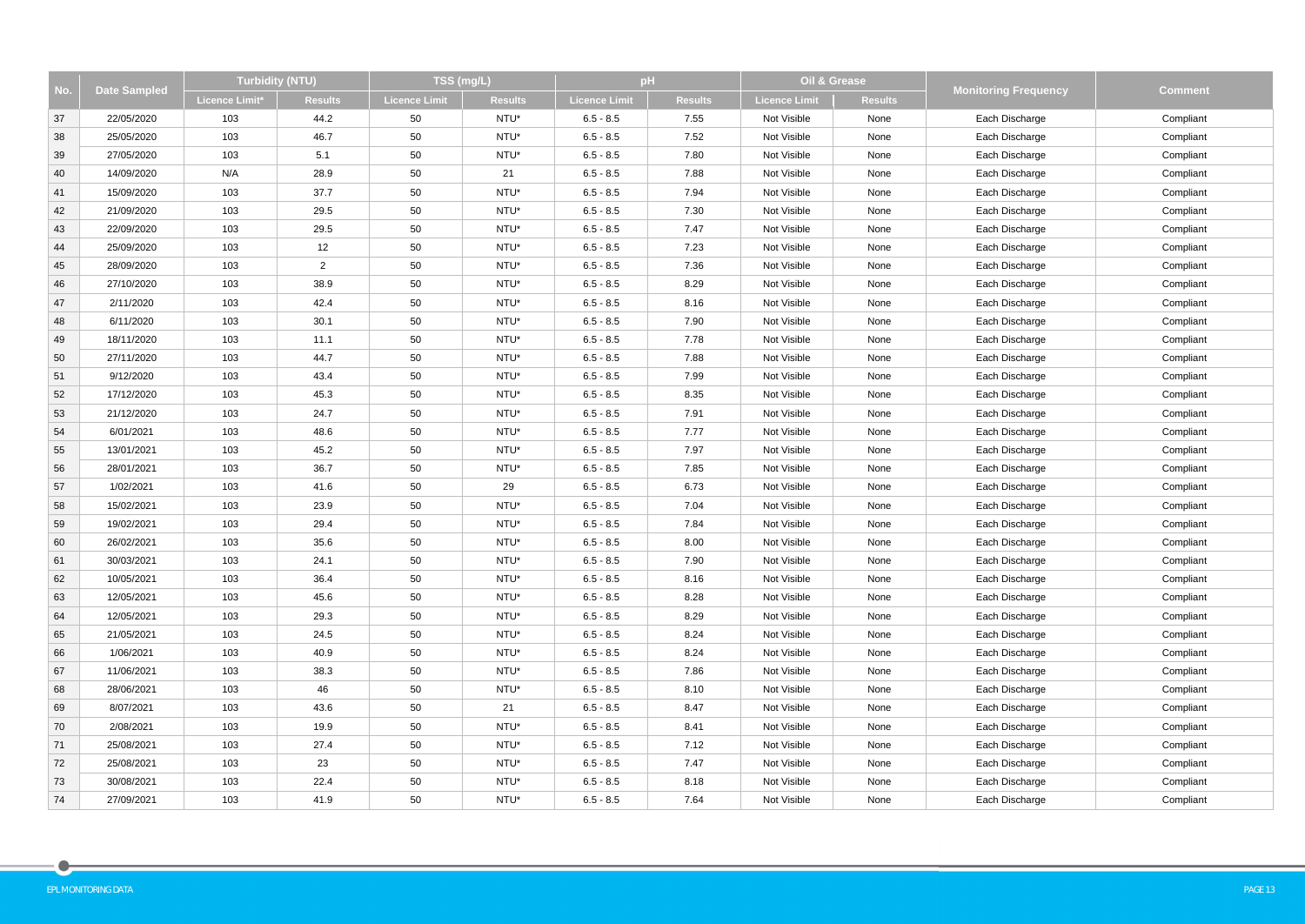|     | <b>Date Sampled</b> | Turbidity (NTU) |                | TSS (mg/L)           |                | pH                   |                | Oil & Grease         |                |                             |                |
|-----|---------------------|-----------------|----------------|----------------------|----------------|----------------------|----------------|----------------------|----------------|-----------------------------|----------------|
| No. |                     | Licence Limit*  | <b>Results</b> | <b>Licence Limit</b> | <b>Results</b> | <b>Licence Limit</b> | <b>Results</b> | <b>Licence Limit</b> | <b>Results</b> | <b>Monitoring Frequency</b> | <b>Comment</b> |
| 75  | 27/09/2021          | 103             | 10.6           | 50                   | NTU*           | $6.5 - 8.5$          | 7.62           | Not Visible          | None           | Each Discharge              | Compliant      |
| 76  | 27/09/2021          | 103             | 9.3            | 50                   | NTU*           | $6.5 - 8.5$          | 7.62           | Not Visible          | None           | Each Discharge              | Compliant      |
| 77  | 12/10/2021          | 103             | 37.9           | 50                   | NTU*           | $6.5 - 8.5$          | 7.71           | Not Visible          | None           | Each Discharge              | Compliant      |
| 78  | 18/10/2021          | 103             | 28             | 50                   | NTU*           | $6.5 - 8.5$          | 7.63           | Not Visible          | None           | Each Discharge              | Compliant      |
| 79  | 1/11/2021           | 103             | 42.7           | 50                   | NTU*           | $6.5 - 8.5$          | 8.01           | Not Visible          | None           | Each Discharge              | Compliant      |
| 80  | 8/11/2021           | 103             | 49.7           | 50                   | 28             | $6.5 - 8.5$          | 8.05           | Not Visible          | None           | Each Discharge              | Compliant      |
| 81  | 11/11/2021          | 103             | 43.2           | 50                   | NTU*           | $6.5 - 8.5$          | 7.97           | Not Visible          | None           | Each Discharge              | Compliant      |
| 82  | 12/11/2021          | 103             | 49.3           | 50                   | NTU*           | $6.5 - 8.5$          | 7.82           | Not Visible          | None           | Each Discharge              | Compliant      |
| 83  | 17/11/2021          | 103             | 14.2           | 50                   | NTU*           | $6.5 - 8.5$          | 7.94           | Not Visible          | None           | Each Discharge              | Compliant      |
| 84  | 25/11/2021          | 103             | 29             | 50                   | NTU*           | $6.5 - 8.5$          | 8.23           | Not Visible          | None           | Each Discharge              | Compliant      |
| 85  | 29/11/2021          | 103             | 42.2           | 50                   | NTU*           | $6.5 - 8.5$          | 7.75           | Not Visible          | None           | Each Discharge              | Compliant      |
| 86  | 8/12/2021           | 103             | 28             | 50                   | NTU*           | $6.5 - 8.5$          | 7.65           | Not Visible          | None           | Each Discharge              | Compliant      |
| 87  | 10/12/2021          | 103             | 38.1           | 50                   | NTU*           | $6.5 - 8.5$          | 8.16           | Not Visible          | None           | Each Discharge              | Compliant      |
| 88  | 13/12/2021          | 103             | 29.4           | 50                   | NTU*           | $6.5 - 8.5$          | 7.75           | Not Visible          | None           | Each Discharge              | Compliant      |
| 89  | 12/01/2022          | 103             | 47.5           | 50                   | NTU*           | $6.5 - 8.5$          | 7.99           | Not Visible          | None           | Each Discharge              | Compliant      |
| 90  | 17/01/2022          | 103             | 37.1           | 50                   | NTU*           | $6.5 - 8.5$          | 7.85           | Not Visible          | None           | Each Discharge              | Compliant      |
| 91  | 31/01/2022          | 103             | 41.1           | 50                   | NTU*           | $6.5 - 8.5$          | 7.94           | Not Visible          | None           | Each Discharge              | Compliant      |
| 92  | 22/02/2022          | 103             | 31.7           | 50                   | 6              | $6.5 - 8.5$          | 7.58           | Not Visible          | None           | Each Discharge              | Compliant      |
| 93  | 23/03/2022          | 103             | 43             | 50                   | NTU*           | $6.5 - 8.5$          | 7.29           | Not Visible          | None           | Each Discharge              | Compliant      |
| 94  | 25/02/2022          | 103             | 49.4           | 50                   | NTU*           | $6.5 - 8.5$          | 8.25           | Not Visible          | None           | Each Discharge              | Compliant      |
| 95  | 28/02/2022          | 103             | 24.1           | 50                   | NTU*           | $6.5 - 8.5$          | 6.85           | Not Visible          | None           | Each Discharge              | Compliant      |
| 96  | 3/03/2022           | 103             | 48.8           | 50                   | NTU*           | $6.5 - 8.5$          | 7.76           | Not Visible          | None           | Each Discharge              | Compliant      |
| 97  | 7/03/2022           | 103             | 30.3           | 50                   | NTU*           | $6.5 - 8.5$          | 6.91           | Not Visible          | None           | Each Discharge              | Compliant      |
| 98  | 10/03/2022          | 103             | 27.9           | 50                   | NTU*           | $6.5 - 8.5$          | 7.26           | Not Visible          | None           | Each Discharge              | Compliant      |
| 99  | 10/03/2022          | 103             | 14.7           | 50                   | NTU*           | $6.5 - 8.5$          | 8.33           | Not Visible          | None           | Each Discharge              | Compliant      |
| 100 | 16/02/2022          | 103             | 31.8           | 50                   | NTU*           | $6.5 - 8.5$          | 8.14           | Not Visible          | None           | Each Discharge              | Compliant      |
| 101 | 25/03/2022          | 103             | 19.3           | 50                   | NTU*           | $6.5 - 8.5$          | 8.28           | Not Visible          | None           | Each Discharge              | Compliant      |
| 102 | 25/03/2022          | 103             | 30.6           | 50                   | NTU*           | $6.5 - 8.5$          | 8.35           | Not Visible          | None           | Each Discharge              | Compliant      |
| 103 | 28/03/2022          | 103             | 15.8           | 50                   | NTU*           | $6.5 - 8.5$          | 8.43           | Not Visible          | None           | Each Discharge              | Compliant      |
| 104 | 29/03/2022          | 103             | 22.7           | 50                   | NTU*           | $6.5 - 8.5$          | 7.91           | Not Visible          | None           | Each Discharge              | Compliant      |
| 105 | 5/04/2022           | 103             | 9.5            | 50                   | NTU*           | $6.5 - 8.5$          | 8.47           | Not Visible          | None           | Each Discharge              | Compliant      |
| 106 | 11/04/2022          | 103             | 28.7           | 50                   | NTU*           | $6.5 - 8.5$          | 7.63           | Not Visible          | None           | Each Discharge              | Compliant      |
| 107 | 11/04/2022          | 103             | 15             | 50                   | NTU*           | $6.5 - 8.5$          | 8.37           | Not Visible          | None           | Each Discharge              | Compliant      |
| 108 | 14/04/2022          | 103             | 45.9           | 50                   | NTU*           | $6.5 - 8.5$          | 8.06           | Not Visible          | None           | Each Discharge              | Compliant      |
| 109 | 20/04/2022          | 103             | 20             | 50                   | 11.6           | $6.5 - 8.5$          | 8.43           | Not Visible          | None           | Each Discharge              | Compliant      |
| 110 | 28/04/2022          | 103             | 22.2           | 50                   | NTU*           | $6.5 - 8.5$          | 7.57           | Not Visible          | None           | Each Discharge              | Compliant      |
| 111 | 3/05/2022           | 103             | 35.7           | 50                   | NTU*           | $6.5 - 8.5$          | 7.56           | Not Visible          | None           | Each Discharge              | Compliant      |
| 112 | 16/05/2022          | 103             | 5.9            | 50                   | NTU*           | $6.5 - 8.5$          | $\overline{7}$ | Not Visible          | None           | Each Discharge              | Compliant      |